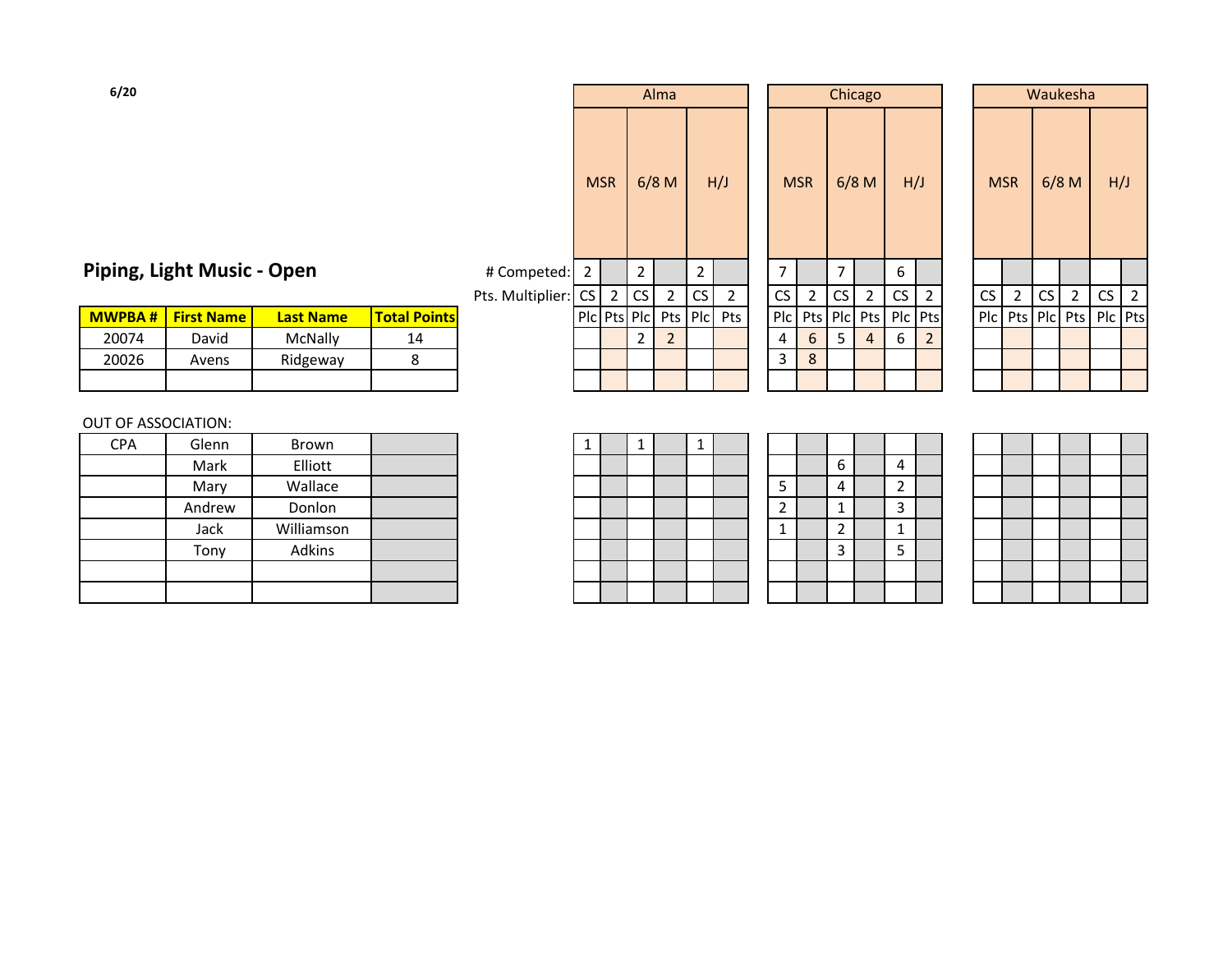| 6/20                          |         |                  |                     |                         | St. Paul     | Indy       | Alma              | Topeka     | Milw.      | Finals           |               | Alma    |                 |                | Milwaukee       |                 | Chicago         |                |            | Minnesota       |        | Wisconsin               |                  |            |       | Columbus, IN            |     |            | Scotfest, OK |                         |
|-------------------------------|---------|------------------|---------------------|-------------------------|--------------|------------|-------------------|------------|------------|------------------|---------------|---------|-----------------|----------------|-----------------|-----------------|-----------------|----------------|------------|-----------------|--------|-------------------------|------------------|------------|-------|-------------------------|-----|------------|--------------|-------------------------|
|                               |         |                  |                     |                         | <b>MSR</b>   | <b>MSR</b> | <b>MSR</b>        | <b>MSR</b> | <b>MSR</b> | <b>MSR</b>       | <b>MSR</b>    | $6/8$ M | H/J             | <b>MSR</b>     | H/J             | <b>MSR</b>      | $6/8$ M         | H/J            | <b>MSR</b> | H/J             |        | MSR 6/8 M H/J           |                  | <b>MSR</b> |       | $6/8$ M                 | H/J | <b>MSR</b> |              | $6/8 M$ H/J             |
| Piping, Light Music - Grade 1 |         |                  |                     | # Competed:             |              |            |                   |            |            | 2 <sub>1</sub>   |               |         |                 |                |                 | 6               |                 |                |            |                 |        |                         |                  |            |       |                         |     |            |              |                         |
|                               |         |                  |                     | Pts. Multiplier: rq 0.5 |              | rq 0.5     | rq 0.5<br>Plc Pts | rq 0.5     | rq 0.5     | std 1<br>Plc Pts |               |         |                 | std            | 1 std           | CS <sub>1</sub> |                 | CS             | std 1      |                 | $CS$ 2 |                         | $2 \, \text{CS}$ | std        | std 1 | <b>I</b> std            |     | stdl       | std          | std                     |
| <b>MWPBA # First Name</b>     |         | <b>Last Name</b> | <b>Total Points</b> |                         | Plc Pts      | Plc Pts    |                   | Plc Pts    | Plc Pts    |                  | <b>Ic Pts</b> |         | Plc Pts Plc Pts |                | Plc Pts Plc Pts |                 | Pic Pts Pic Pts | Plc Pts        |            | Plc Pts Plc Pts |        | Plc Pts Plc Pts Plc Pts |                  |            |       | Plc Pts Plc Pts Plc Pts |     |            |              | Plc Pts Plc Pts Plc Pts |
| 20082                         | Zippa   | Curiskis         | 40.5                |                         | $1 \mid 0.5$ |            |                   |            |            | $1 \quad 2.0$    |               |         |                 | 2 <sup>1</sup> |                 |                 | $3 \mid 8$      |                |            |                 |        |                         |                  |            |       |                         |     |            |              |                         |
| 20262                         | Kenneth | Cruickshank      | 20.0                |                         |              |            |                   |            |            |                  |               |         |                 |                |                 |                 |                 | 6              |            |                 |        |                         |                  |            |       |                         |     |            |              |                         |
| 20186                         | Robert  | Droppelman       | 19.5                |                         |              |            | $1\overline{0.5}$ |            |            | $2 \mid 1.0$     |               |         |                 |                |                 |                 | $\overline{4}$  | 5 <sup>1</sup> |            |                 |        |                         |                  |            |       |                         |     |            |              |                         |
| 20036                         | Calum   | MacNeil          | 16.0                |                         |              |            |                   |            |            |                  |               |         |                 |                |                 |                 |                 |                |            |                 |        |                         |                  |            |       |                         |     |            |              |                         |
| 20184                         | Ben     | Peterson         | 16.0                |                         |              |            |                   |            |            |                  |               |         |                 |                |                 |                 |                 |                |            |                 |        |                         |                  |            |       |                         |     |            |              |                         |
| 20112                         | Joseph  | Fisher           | 2.0                 |                         |              |            |                   |            |            |                  |               |         |                 |                | $1 \mid 2$      |                 |                 |                |            |                 |        |                         |                  |            |       |                         |     |            |              |                         |
|                               |         |                  |                     |                         |              |            |                   |            |            |                  |               |         |                 |                |                 |                 |                 |                |            |                 |        |                         |                  |            |       |                         |     |            |              |                         |
| OUT OF ASSOCIATION:           |         |                  |                     |                         |              |            |                   |            |            |                  |               |         |                 |                |                 |                 |                 |                |            |                 |        |                         |                  |            |       |                         |     |            |              |                         |
|                               | Michael | Trenor           |                     |                         |              |            |                   |            |            |                  |               |         |                 |                |                 |                 |                 |                |            |                 |        |                         |                  |            |       |                         |     |            |              |                         |
|                               | Thomas  | Cangelosi        |                     |                         |              |            |                   |            |            |                  |               |         |                 |                |                 |                 |                 |                |            |                 |        |                         |                  |            |       |                         |     |            |              |                         |
|                               |         |                  |                     |                         |              |            |                   |            |            |                  |               |         |                 |                |                 |                 |                 |                |            |                 |        |                         |                  |            |       |                         |     |            |              |                         |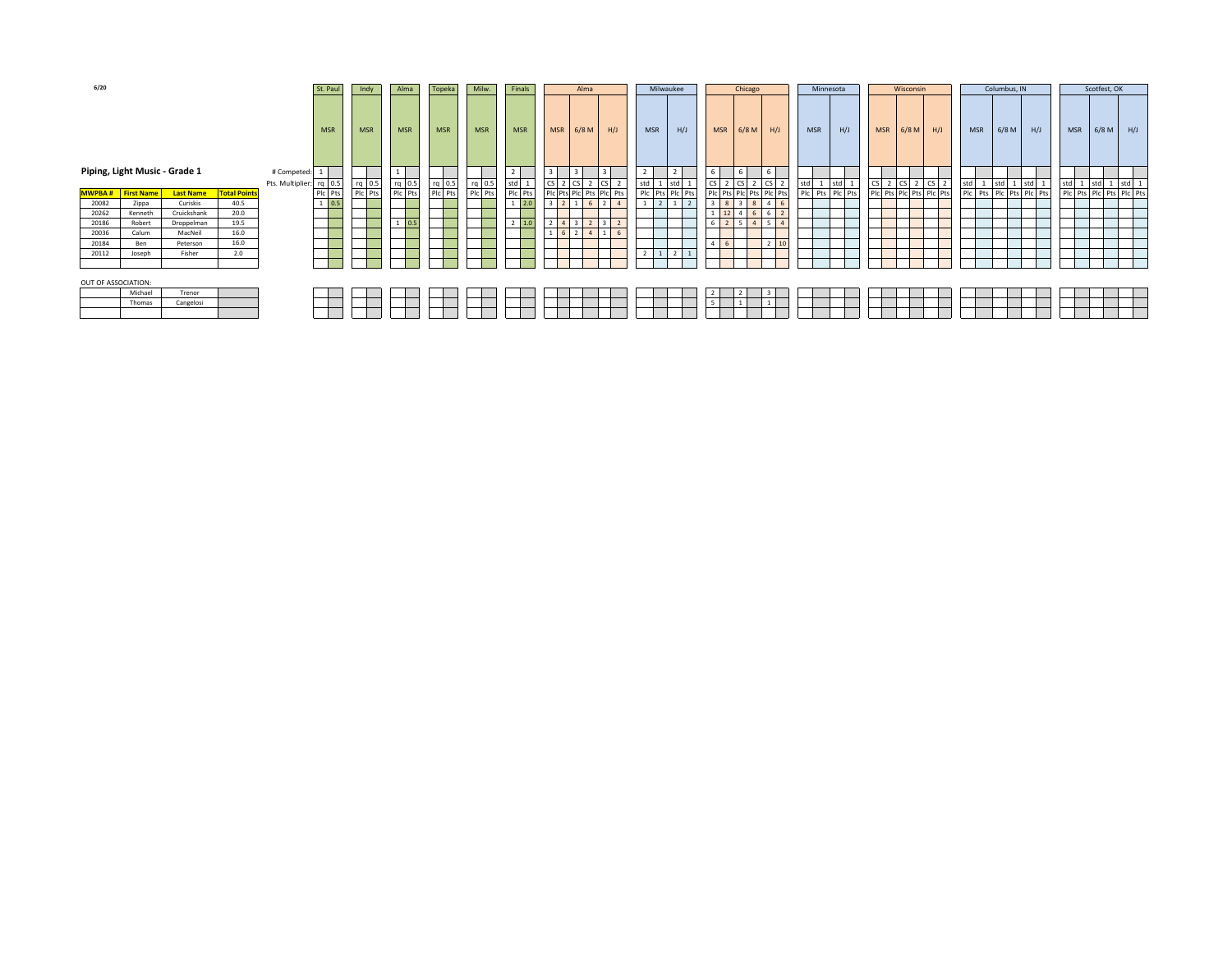| 6/20                |                          |                               |                     |                         | St. Paul                 | Indy              | Alma               | Topeka             | Milw.              | Finals             |    |               | Alma                    |                |       | Milwaukee               |     |                |               | Chicago                     |                       |         | Minnesota               |     | Waukesha      |     |                                 |     | Columbus      |                                 |                                 | ScotFest, OK |     |     |
|---------------------|--------------------------|-------------------------------|---------------------|-------------------------|--------------------------|-------------------|--------------------|--------------------|--------------------|--------------------|----|---------------|-------------------------|----------------|-------|-------------------------|-----|----------------|---------------|-----------------------------|-----------------------|---------|-------------------------|-----|---------------|-----|---------------------------------|-----|---------------|---------------------------------|---------------------------------|--------------|-----|-----|
|                     |                          |                               |                     |                         | $M+S/F$<br>(Aggr.)       | $M+S/R$<br>(Aggr. | $M+S/R$<br>(Aggr.) | $M+S/R$<br>(Aggr.) | $M+S/R$<br>(Aggr.) | $M+S/R$<br>(Aggr.) |    | $2/4 M$ 6/8 M | S/R                     | H/J            | 2/4 M | S/R                     | H/J |                | $2/4 M$ 6/8 M | S/R                         | H/J                   | $2/4$ M | S/R                     | H/J | $2/4 M$ 6/8 M | S/R | H/J                             |     | $2/4 M$ 6/8 M | H/J<br>S/R                      | $2/4 M$ 6/8 M                   |              | S/R | H/J |
|                     |                          | Piping, Light Music - Grade 2 |                     | # Competed:<br>. 2 .    |                          |                   |                    |                    |                    |                    |    |               |                         |                |       |                         |     |                |               | 11                          | $\vert$ 11            |         |                         |     |               |     |                                 |     |               |                                 |                                 |              |     |     |
|                     |                          |                               |                     | Pts. Multiplier: rq 0.5 |                          | rq 0.5            |                    |                    | rg 0.5             |                    |    |               |                         |                | std   |                         |     |                |               |                             | c                     |         | std                     |     |               |     |                                 | std | std           |                                 | std 1 std                       |              |     |     |
|                     | <b>MWPBA#</b> First Name | <b>Last Name</b>              | <b>Total Points</b> |                         | Plc Pts                  | Plc Pts           | rq 0.5<br>Plc Pts  | rq 0.5<br>Plc Pts  | Plc Pts            | Plc Pts            |    |               | Pic Pts Pic Pts Pic Pts | Plc Pts        |       | Plc Pts Plc Pts Plc Pts |     |                |               | Pts Plc Pts Plc Pts Plc Pts |                       |         | Plc Pts Plc Pts Plc Pts |     |               |     | Plc Pts Plc Pts Plc Pts Plc Pts |     |               | Plc Pts Plc Pts Plc Pts Plc Pts | Plc Pts Plc Pts Plc Pts Plc Pts |              |     |     |
| 20013               | Ray                      | Flanagan                      | 82.0                |                         |                          |                   | $2 \mid 1.5$       |                    | $1 \quad 1.5$      | 2 3.0              |    | 10            | $1 \vert 10 \vert$      |                |       |                         |     | 8 <sup>1</sup> | 12            |                             | $12 \quad 1 \quad 12$ |         |                         |     |               |     |                                 |     |               |                                 |                                 |              |     |     |
| 20015               | Clayton                  | Nelson                        | 62.5                |                         |                          |                   |                    |                    |                    | 1 4.0              | 10 |               |                         |                |       |                         |     |                | 4 5           |                             |                       |         |                         |     |               |     |                                 |     |               |                                 |                                 |              |     |     |
| 20251               | Thomas                   | McCollum                      | 49.0                |                         |                          |                   | 3   1.0            |                    |                    | $3 \ 2.0$          |    |               | $2 \times 8 \times 1$   | 10             |       |                         |     | 12             |               |                             | 6                     |         |                         |     |               |     |                                 |     |               |                                 |                                 |              |     |     |
| 20104               | Stevie                   | Hyde                          | 20.0                |                         |                          |                   | $1 \ 2.0$          |                    |                    |                    |    |               |                         | $\overline{4}$ |       |                         |     |                |               |                             |                       |         |                         |     |               |     |                                 |     |               |                                 |                                 |              |     |     |
| 20109               | Jonathan                 | Snow                          | 16.0                |                         |                          |                   |                    |                    |                    |                    |    |               | $5 \mid 2 \mid 5$       |                |       |                         |     |                | 6 2           | $4 \mid 6$                  |                       |         |                         |     |               |     |                                 |     |               |                                 |                                 |              |     |     |
| 20280               | Mary                     | Thrasher                      | 1.5                 |                         |                          |                   |                    |                    | 3   0.5            | $4 \mid 1.0$       |    |               |                         |                |       |                         |     |                |               |                             |                       |         |                         |     |               |     |                                 |     |               |                                 |                                 |              |     |     |
| 20089               | Tak                      | Tang                          | 1.0                 |                         | $1 \overline{)1.0}$<br>— |                   |                    |                    |                    |                    |    |               |                         |                |       |                         |     |                |               |                             |                       |         |                         |     |               |     |                                 |     |               |                                 |                                 |              |     |     |
| 20071               | Michael                  | Kazmierski-Dunn               | 0.5                 |                         |                          |                   | $4 \ 0.5$          |                    |                    |                    |    |               |                         |                |       |                         |     |                |               |                             |                       |         |                         |     |               |     |                                 |     |               |                                 |                                 |              |     |     |
| 20271               | Robert                   | Lies                          | 0.5                 |                         | $2 \overline{0.5}$       |                   |                    |                    |                    |                    |    |               |                         |                |       |                         |     |                |               |                             |                       |         |                         |     |               |     |                                 |     |               |                                 |                                 |              |     |     |
|                     |                          |                               |                     |                         |                          |                   |                    |                    |                    |                    |    |               |                         |                |       |                         |     |                |               |                             |                       |         |                         |     |               |     |                                 |     |               |                                 |                                 |              |     |     |
| OUT OF ASSOCIATION: |                          |                               |                     |                         |                          |                   |                    |                    |                    |                    |    |               |                         |                |       |                         |     |                |               |                             |                       |         |                         |     |               |     |                                 |     |               |                                 |                                 |              |     |     |
|                     | Katherine                | Miller                        |                     |                         |                          |                   |                    |                    |                    |                    |    |               |                         |                |       |                         |     |                |               |                             |                       |         |                         |     |               |     |                                 |     |               |                                 |                                 |              |     |     |
|                     | Olivia                   | Corcoran                      |                     |                         |                          |                   |                    |                    |                    |                    |    |               |                         |                |       |                         |     |                |               |                             | - 5                   |         |                         |     |               |     |                                 |     |               |                                 |                                 |              |     |     |
|                     | John                     | Bertino                       |                     |                         |                          |                   |                    |                    |                    |                    |    |               |                         |                |       |                         |     |                |               |                             |                       |         |                         |     |               |     |                                 |     |               |                                 |                                 |              |     |     |
|                     | Bridget                  | Englebretson                  |                     |                         |                          |                   |                    |                    |                    |                    |    |               |                         |                |       |                         |     |                |               |                             |                       |         |                         |     |               |     |                                 |     |               |                                 |                                 |              |     |     |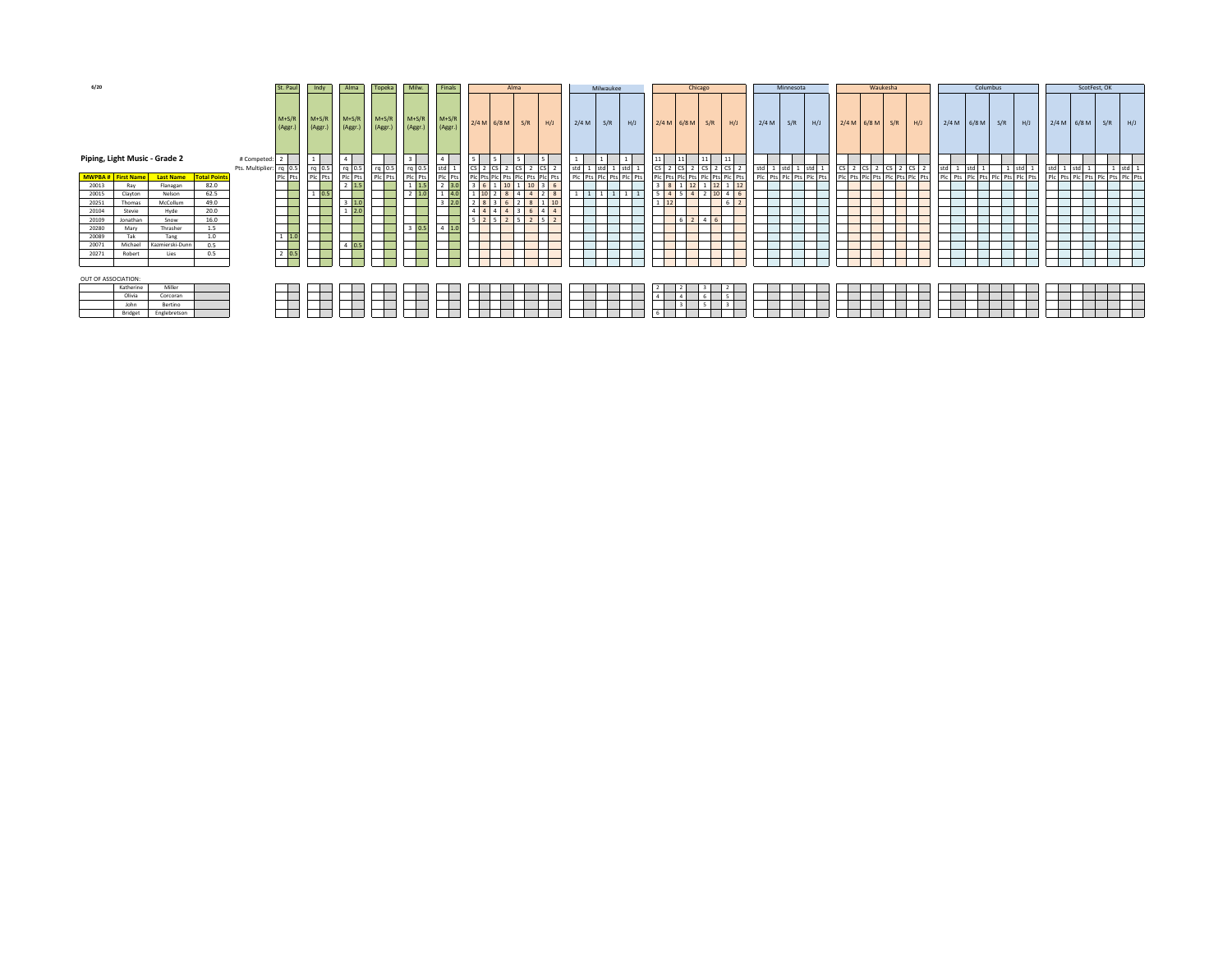| $M+S/R$<br>$M+S/R$<br>$M+S/R$<br>2/4 M 2/4 M 6/8 M 6/8 M<br>S/R<br>S/R<br>$M+S/R$<br>$M+S/R$<br>$M+S/R$<br><b>Jig</b><br><b>Jis</b><br>$2/4 M$ 6/8 M<br>$2/4 M$ S/R<br>$2/4 M$ 6/8 M<br>$2/4 M$ 6/8 M S/R<br>2/4 M 6/8 M S/R Jig<br>S/R<br>S/R<br><b>Jig</b><br>S/R<br><b>Jig</b><br>2/4M<br><b>Jig</b><br>Jig<br><b>Jig</b><br>(Aggr.)<br>(Aggr.)<br>(Aggr.)<br>(Aggr.)<br>(Aggr.)<br>$\overline{R}$<br>(Aggr.)<br>Piping, Light Music - Grade 3<br># Competed: 2<br>16<br>14<br>$12\,$<br>$\theta$<br>12<br>$\mathbf{Q}$<br>$CS$ 2 $CS$<br>$\sim$<br>Pts. Multiplier: rq 0.5<br>rq 0.5<br>$rq$ 0.5<br>std<br>std 1 std<br>$rq$ 0.5<br>rg 0.5<br>2 CS 2 CS 2<br>std 1 std<br>std 1 std 1 std<br>$ cs $ 2 $ cs $ 2 $ cs $ 2 $ cs $ 2<br>1 std 1 std<br>$\lfloor cs \rfloor$ $\lfloor cs \rfloor$ $\lfloor cs \rfloor$ $\lfloor cs \rfloor$ $\lfloor cs \rfloor$<br>2 CS 2<br>std 1<br>1 std 1 std 1<br>std 1<br>Plc Pts<br>Plc Pts<br>Plc Pts<br>Plc Pts<br>Plc Pts<br>PIC Pts PIC Pts PIC Pts PIC Pts<br>PIC Pts PIC Pts PIC Pts PIC Pts<br>Plc Pts<br>Plc Pts Plc Pts Plc Pts<br>Plc Pts Plc Pts Plc Pts Plc Pts<br>MWPBA # First Name Last Name<br><b>Total Points</b><br>PIC Pts PIC Pts PIC Pts PIC Pts<br>Plc Pts Plc Pts Plc Pts<br>Pts Pic Pts Pic Pts Pic Pts Pic Pts Pic Pts Pic Pts Pic Pts<br>Plc Pts Plc<br>2 10 1 10 2 10 1 10<br>61.0<br>David<br>Bradley<br>20027<br>$1 \vert 1.0$<br>$1 \t 4.0$<br>$2 \quad 10$<br>$1 \quad 6$<br>20211<br>Katie<br>Brady<br>59.0<br>$2 \mid 1 \mid 6 \mid$<br>$1 \mid 12$<br>$2 \overline{3.0}$<br>50.0<br>$1 \overline{2.0}$<br>38<br>2 8 3 8 3 6<br>20190<br>Wilson<br>Brenda<br>44.0<br>20079<br>Steven<br>Walsh<br>6<br>28.0<br>20132<br>Quinten<br>Bachman<br>$\Lambda$<br>Scott<br>Mueller<br>27.0<br>61<br>2 10 <br>20096<br>3R<br>5 4<br>$3 \quad 8 \quad 4 \quad 4$<br>26.0<br>$5 \mid 4 \mid 2 \mid 8$<br>20290<br>Eileen<br>Howe<br>24.0<br>$1\overline{12}$<br>$1 \quad 12$<br>20286<br>Gruenhagen<br>lan<br>20.5<br>10 <sup>t</sup><br>$3 \, 2.0$<br>5 4 3 6 4 6 5<br>Mark<br>20048<br>Waymack<br>18.0<br>210<br>Brady<br>20075<br>lohn<br>15.0<br>20237<br>Andrew<br>Seevers<br>$4 \overline{0.5}$<br>14.5<br>$4 \mid 6 \mid$<br>6 2 6 2<br>20176<br>Lillian<br>Prince<br>$5 \mid 2 \mid$<br>6 2<br>46526244<br>20033<br>R. Scott<br>Wilson<br>14.0<br>Steffen<br>12.0<br>20216<br>Joshua<br>$4 \overline{6}$<br>$4 \mid 6$<br>20006<br>11.0<br>Matthew<br>Turley<br>$2 \mid 1.5$<br>7.5<br>$4 \quad 1.0$<br>$3 \mid 5 \mid 2$<br>Palkovich<br>20042<br>Denise<br>$\Lambda$<br>$3 \overline{)1.0}$<br>5.0<br>$5 \mid 4 \mid$<br>Stella<br>20189<br>Jacoby<br>4.0<br>$\sim$<br>20197<br>Tamara<br>Miceli<br>2.0<br>6 2<br>Smith<br>20178<br>Killian<br>20248<br>Cliff<br>Ermatinger<br>1.0<br>OUT OF ASSOCIATION/RE-GRADED AFTER CONTEST:<br>Adria<br>Fernandez<br>Samuel<br>Wiley<br>Reece<br>Calovini<br>-⊢<br>Howard<br>Amy<br>Kenneth<br>Hiner | 6/20 |  |  | St. Paul | Indy | Alma | Topeka | Milw. | Finals |  | Alma |  | Milwaukee |  |  | Chicago |  |  | Minnesota |  | Waukesha |  | Columbus IN |  | ScotFest, OK |  |
|-------------------------------------------------------------------------------------------------------------------------------------------------------------------------------------------------------------------------------------------------------------------------------------------------------------------------------------------------------------------------------------------------------------------------------------------------------------------------------------------------------------------------------------------------------------------------------------------------------------------------------------------------------------------------------------------------------------------------------------------------------------------------------------------------------------------------------------------------------------------------------------------------------------------------------------------------------------------------------------------------------------------------------------------------------------------------------------------------------------------------------------------------------------------------------------------------------------------------------------------------------------------------------------------------------------------------------------------------------------------------------------------------------------------------------------------------------------------------------------------------------------------------------------------------------------------------------------------------------------------------------------------------------------------------------------------------------------------------------------------------------------------------------------------------------------------------------------------------------------------------------------------------------------------------------------------------------------------------------------------------------------------------------------------------------------------------------------------------------------------------------------------------------------------------------------------------------------------------------------------------------------------------------------------------------------------------------------------------------------------------------------------------------------------------------------------------------------------------------------------------------------------------------------------------------------------------------------------------------------------------------------------------------------------------------------------------------------------------------------------------------------------------------------------------------------------------------------------------------------------------------------------------------------------|------|--|--|----------|------|------|--------|-------|--------|--|------|--|-----------|--|--|---------|--|--|-----------|--|----------|--|-------------|--|--------------|--|
|                                                                                                                                                                                                                                                                                                                                                                                                                                                                                                                                                                                                                                                                                                                                                                                                                                                                                                                                                                                                                                                                                                                                                                                                                                                                                                                                                                                                                                                                                                                                                                                                                                                                                                                                                                                                                                                                                                                                                                                                                                                                                                                                                                                                                                                                                                                                                                                                                                                                                                                                                                                                                                                                                                                                                                                                                                                                                                                   |      |  |  |          |      |      |        |       |        |  |      |  |           |  |  |         |  |  |           |  |          |  |             |  |              |  |
|                                                                                                                                                                                                                                                                                                                                                                                                                                                                                                                                                                                                                                                                                                                                                                                                                                                                                                                                                                                                                                                                                                                                                                                                                                                                                                                                                                                                                                                                                                                                                                                                                                                                                                                                                                                                                                                                                                                                                                                                                                                                                                                                                                                                                                                                                                                                                                                                                                                                                                                                                                                                                                                                                                                                                                                                                                                                                                                   |      |  |  |          |      |      |        |       |        |  |      |  |           |  |  |         |  |  |           |  |          |  |             |  |              |  |
|                                                                                                                                                                                                                                                                                                                                                                                                                                                                                                                                                                                                                                                                                                                                                                                                                                                                                                                                                                                                                                                                                                                                                                                                                                                                                                                                                                                                                                                                                                                                                                                                                                                                                                                                                                                                                                                                                                                                                                                                                                                                                                                                                                                                                                                                                                                                                                                                                                                                                                                                                                                                                                                                                                                                                                                                                                                                                                                   |      |  |  |          |      |      |        |       |        |  |      |  |           |  |  |         |  |  |           |  |          |  |             |  |              |  |
|                                                                                                                                                                                                                                                                                                                                                                                                                                                                                                                                                                                                                                                                                                                                                                                                                                                                                                                                                                                                                                                                                                                                                                                                                                                                                                                                                                                                                                                                                                                                                                                                                                                                                                                                                                                                                                                                                                                                                                                                                                                                                                                                                                                                                                                                                                                                                                                                                                                                                                                                                                                                                                                                                                                                                                                                                                                                                                                   |      |  |  |          |      |      |        |       |        |  |      |  |           |  |  |         |  |  |           |  |          |  |             |  |              |  |
|                                                                                                                                                                                                                                                                                                                                                                                                                                                                                                                                                                                                                                                                                                                                                                                                                                                                                                                                                                                                                                                                                                                                                                                                                                                                                                                                                                                                                                                                                                                                                                                                                                                                                                                                                                                                                                                                                                                                                                                                                                                                                                                                                                                                                                                                                                                                                                                                                                                                                                                                                                                                                                                                                                                                                                                                                                                                                                                   |      |  |  |          |      |      |        |       |        |  |      |  |           |  |  |         |  |  |           |  |          |  |             |  |              |  |
|                                                                                                                                                                                                                                                                                                                                                                                                                                                                                                                                                                                                                                                                                                                                                                                                                                                                                                                                                                                                                                                                                                                                                                                                                                                                                                                                                                                                                                                                                                                                                                                                                                                                                                                                                                                                                                                                                                                                                                                                                                                                                                                                                                                                                                                                                                                                                                                                                                                                                                                                                                                                                                                                                                                                                                                                                                                                                                                   |      |  |  |          |      |      |        |       |        |  |      |  |           |  |  |         |  |  |           |  |          |  |             |  |              |  |
|                                                                                                                                                                                                                                                                                                                                                                                                                                                                                                                                                                                                                                                                                                                                                                                                                                                                                                                                                                                                                                                                                                                                                                                                                                                                                                                                                                                                                                                                                                                                                                                                                                                                                                                                                                                                                                                                                                                                                                                                                                                                                                                                                                                                                                                                                                                                                                                                                                                                                                                                                                                                                                                                                                                                                                                                                                                                                                                   |      |  |  |          |      |      |        |       |        |  |      |  |           |  |  |         |  |  |           |  |          |  |             |  |              |  |
|                                                                                                                                                                                                                                                                                                                                                                                                                                                                                                                                                                                                                                                                                                                                                                                                                                                                                                                                                                                                                                                                                                                                                                                                                                                                                                                                                                                                                                                                                                                                                                                                                                                                                                                                                                                                                                                                                                                                                                                                                                                                                                                                                                                                                                                                                                                                                                                                                                                                                                                                                                                                                                                                                                                                                                                                                                                                                                                   |      |  |  |          |      |      |        |       |        |  |      |  |           |  |  |         |  |  |           |  |          |  |             |  |              |  |
|                                                                                                                                                                                                                                                                                                                                                                                                                                                                                                                                                                                                                                                                                                                                                                                                                                                                                                                                                                                                                                                                                                                                                                                                                                                                                                                                                                                                                                                                                                                                                                                                                                                                                                                                                                                                                                                                                                                                                                                                                                                                                                                                                                                                                                                                                                                                                                                                                                                                                                                                                                                                                                                                                                                                                                                                                                                                                                                   |      |  |  |          |      |      |        |       |        |  |      |  |           |  |  |         |  |  |           |  |          |  |             |  |              |  |
|                                                                                                                                                                                                                                                                                                                                                                                                                                                                                                                                                                                                                                                                                                                                                                                                                                                                                                                                                                                                                                                                                                                                                                                                                                                                                                                                                                                                                                                                                                                                                                                                                                                                                                                                                                                                                                                                                                                                                                                                                                                                                                                                                                                                                                                                                                                                                                                                                                                                                                                                                                                                                                                                                                                                                                                                                                                                                                                   |      |  |  |          |      |      |        |       |        |  |      |  |           |  |  |         |  |  |           |  |          |  |             |  |              |  |
|                                                                                                                                                                                                                                                                                                                                                                                                                                                                                                                                                                                                                                                                                                                                                                                                                                                                                                                                                                                                                                                                                                                                                                                                                                                                                                                                                                                                                                                                                                                                                                                                                                                                                                                                                                                                                                                                                                                                                                                                                                                                                                                                                                                                                                                                                                                                                                                                                                                                                                                                                                                                                                                                                                                                                                                                                                                                                                                   |      |  |  |          |      |      |        |       |        |  |      |  |           |  |  |         |  |  |           |  |          |  |             |  |              |  |
|                                                                                                                                                                                                                                                                                                                                                                                                                                                                                                                                                                                                                                                                                                                                                                                                                                                                                                                                                                                                                                                                                                                                                                                                                                                                                                                                                                                                                                                                                                                                                                                                                                                                                                                                                                                                                                                                                                                                                                                                                                                                                                                                                                                                                                                                                                                                                                                                                                                                                                                                                                                                                                                                                                                                                                                                                                                                                                                   |      |  |  |          |      |      |        |       |        |  |      |  |           |  |  |         |  |  |           |  |          |  |             |  |              |  |
|                                                                                                                                                                                                                                                                                                                                                                                                                                                                                                                                                                                                                                                                                                                                                                                                                                                                                                                                                                                                                                                                                                                                                                                                                                                                                                                                                                                                                                                                                                                                                                                                                                                                                                                                                                                                                                                                                                                                                                                                                                                                                                                                                                                                                                                                                                                                                                                                                                                                                                                                                                                                                                                                                                                                                                                                                                                                                                                   |      |  |  |          |      |      |        |       |        |  |      |  |           |  |  |         |  |  |           |  |          |  |             |  |              |  |
|                                                                                                                                                                                                                                                                                                                                                                                                                                                                                                                                                                                                                                                                                                                                                                                                                                                                                                                                                                                                                                                                                                                                                                                                                                                                                                                                                                                                                                                                                                                                                                                                                                                                                                                                                                                                                                                                                                                                                                                                                                                                                                                                                                                                                                                                                                                                                                                                                                                                                                                                                                                                                                                                                                                                                                                                                                                                                                                   |      |  |  |          |      |      |        |       |        |  |      |  |           |  |  |         |  |  |           |  |          |  |             |  |              |  |
|                                                                                                                                                                                                                                                                                                                                                                                                                                                                                                                                                                                                                                                                                                                                                                                                                                                                                                                                                                                                                                                                                                                                                                                                                                                                                                                                                                                                                                                                                                                                                                                                                                                                                                                                                                                                                                                                                                                                                                                                                                                                                                                                                                                                                                                                                                                                                                                                                                                                                                                                                                                                                                                                                                                                                                                                                                                                                                                   |      |  |  |          |      |      |        |       |        |  |      |  |           |  |  |         |  |  |           |  |          |  |             |  |              |  |
|                                                                                                                                                                                                                                                                                                                                                                                                                                                                                                                                                                                                                                                                                                                                                                                                                                                                                                                                                                                                                                                                                                                                                                                                                                                                                                                                                                                                                                                                                                                                                                                                                                                                                                                                                                                                                                                                                                                                                                                                                                                                                                                                                                                                                                                                                                                                                                                                                                                                                                                                                                                                                                                                                                                                                                                                                                                                                                                   |      |  |  |          |      |      |        |       |        |  |      |  |           |  |  |         |  |  |           |  |          |  |             |  |              |  |
|                                                                                                                                                                                                                                                                                                                                                                                                                                                                                                                                                                                                                                                                                                                                                                                                                                                                                                                                                                                                                                                                                                                                                                                                                                                                                                                                                                                                                                                                                                                                                                                                                                                                                                                                                                                                                                                                                                                                                                                                                                                                                                                                                                                                                                                                                                                                                                                                                                                                                                                                                                                                                                                                                                                                                                                                                                                                                                                   |      |  |  |          |      |      |        |       |        |  |      |  |           |  |  |         |  |  |           |  |          |  |             |  |              |  |
|                                                                                                                                                                                                                                                                                                                                                                                                                                                                                                                                                                                                                                                                                                                                                                                                                                                                                                                                                                                                                                                                                                                                                                                                                                                                                                                                                                                                                                                                                                                                                                                                                                                                                                                                                                                                                                                                                                                                                                                                                                                                                                                                                                                                                                                                                                                                                                                                                                                                                                                                                                                                                                                                                                                                                                                                                                                                                                                   |      |  |  |          |      |      |        |       |        |  |      |  |           |  |  |         |  |  |           |  |          |  |             |  |              |  |
|                                                                                                                                                                                                                                                                                                                                                                                                                                                                                                                                                                                                                                                                                                                                                                                                                                                                                                                                                                                                                                                                                                                                                                                                                                                                                                                                                                                                                                                                                                                                                                                                                                                                                                                                                                                                                                                                                                                                                                                                                                                                                                                                                                                                                                                                                                                                                                                                                                                                                                                                                                                                                                                                                                                                                                                                                                                                                                                   |      |  |  |          |      |      |        |       |        |  |      |  |           |  |  |         |  |  |           |  |          |  |             |  |              |  |
|                                                                                                                                                                                                                                                                                                                                                                                                                                                                                                                                                                                                                                                                                                                                                                                                                                                                                                                                                                                                                                                                                                                                                                                                                                                                                                                                                                                                                                                                                                                                                                                                                                                                                                                                                                                                                                                                                                                                                                                                                                                                                                                                                                                                                                                                                                                                                                                                                                                                                                                                                                                                                                                                                                                                                                                                                                                                                                                   |      |  |  |          |      |      |        |       |        |  |      |  |           |  |  |         |  |  |           |  |          |  |             |  |              |  |
|                                                                                                                                                                                                                                                                                                                                                                                                                                                                                                                                                                                                                                                                                                                                                                                                                                                                                                                                                                                                                                                                                                                                                                                                                                                                                                                                                                                                                                                                                                                                                                                                                                                                                                                                                                                                                                                                                                                                                                                                                                                                                                                                                                                                                                                                                                                                                                                                                                                                                                                                                                                                                                                                                                                                                                                                                                                                                                                   |      |  |  |          |      |      |        |       |        |  |      |  |           |  |  |         |  |  |           |  |          |  |             |  |              |  |
|                                                                                                                                                                                                                                                                                                                                                                                                                                                                                                                                                                                                                                                                                                                                                                                                                                                                                                                                                                                                                                                                                                                                                                                                                                                                                                                                                                                                                                                                                                                                                                                                                                                                                                                                                                                                                                                                                                                                                                                                                                                                                                                                                                                                                                                                                                                                                                                                                                                                                                                                                                                                                                                                                                                                                                                                                                                                                                                   |      |  |  |          |      |      |        |       |        |  |      |  |           |  |  |         |  |  |           |  |          |  |             |  |              |  |
|                                                                                                                                                                                                                                                                                                                                                                                                                                                                                                                                                                                                                                                                                                                                                                                                                                                                                                                                                                                                                                                                                                                                                                                                                                                                                                                                                                                                                                                                                                                                                                                                                                                                                                                                                                                                                                                                                                                                                                                                                                                                                                                                                                                                                                                                                                                                                                                                                                                                                                                                                                                                                                                                                                                                                                                                                                                                                                                   |      |  |  |          |      |      |        |       |        |  |      |  |           |  |  |         |  |  |           |  |          |  |             |  |              |  |
|                                                                                                                                                                                                                                                                                                                                                                                                                                                                                                                                                                                                                                                                                                                                                                                                                                                                                                                                                                                                                                                                                                                                                                                                                                                                                                                                                                                                                                                                                                                                                                                                                                                                                                                                                                                                                                                                                                                                                                                                                                                                                                                                                                                                                                                                                                                                                                                                                                                                                                                                                                                                                                                                                                                                                                                                                                                                                                                   |      |  |  |          |      |      |        |       |        |  |      |  |           |  |  |         |  |  |           |  |          |  |             |  |              |  |
|                                                                                                                                                                                                                                                                                                                                                                                                                                                                                                                                                                                                                                                                                                                                                                                                                                                                                                                                                                                                                                                                                                                                                                                                                                                                                                                                                                                                                                                                                                                                                                                                                                                                                                                                                                                                                                                                                                                                                                                                                                                                                                                                                                                                                                                                                                                                                                                                                                                                                                                                                                                                                                                                                                                                                                                                                                                                                                                   |      |  |  |          |      |      |        |       |        |  |      |  |           |  |  |         |  |  |           |  |          |  |             |  |              |  |
|                                                                                                                                                                                                                                                                                                                                                                                                                                                                                                                                                                                                                                                                                                                                                                                                                                                                                                                                                                                                                                                                                                                                                                                                                                                                                                                                                                                                                                                                                                                                                                                                                                                                                                                                                                                                                                                                                                                                                                                                                                                                                                                                                                                                                                                                                                                                                                                                                                                                                                                                                                                                                                                                                                                                                                                                                                                                                                                   |      |  |  |          |      |      |        |       |        |  |      |  |           |  |  |         |  |  |           |  |          |  |             |  |              |  |
|                                                                                                                                                                                                                                                                                                                                                                                                                                                                                                                                                                                                                                                                                                                                                                                                                                                                                                                                                                                                                                                                                                                                                                                                                                                                                                                                                                                                                                                                                                                                                                                                                                                                                                                                                                                                                                                                                                                                                                                                                                                                                                                                                                                                                                                                                                                                                                                                                                                                                                                                                                                                                                                                                                                                                                                                                                                                                                                   |      |  |  |          |      |      |        |       |        |  |      |  |           |  |  |         |  |  |           |  |          |  |             |  |              |  |
|                                                                                                                                                                                                                                                                                                                                                                                                                                                                                                                                                                                                                                                                                                                                                                                                                                                                                                                                                                                                                                                                                                                                                                                                                                                                                                                                                                                                                                                                                                                                                                                                                                                                                                                                                                                                                                                                                                                                                                                                                                                                                                                                                                                                                                                                                                                                                                                                                                                                                                                                                                                                                                                                                                                                                                                                                                                                                                                   |      |  |  |          |      |      |        |       |        |  |      |  |           |  |  |         |  |  |           |  |          |  |             |  |              |  |
|                                                                                                                                                                                                                                                                                                                                                                                                                                                                                                                                                                                                                                                                                                                                                                                                                                                                                                                                                                                                                                                                                                                                                                                                                                                                                                                                                                                                                                                                                                                                                                                                                                                                                                                                                                                                                                                                                                                                                                                                                                                                                                                                                                                                                                                                                                                                                                                                                                                                                                                                                                                                                                                                                                                                                                                                                                                                                                                   |      |  |  |          |      |      |        |       |        |  |      |  |           |  |  |         |  |  |           |  |          |  |             |  |              |  |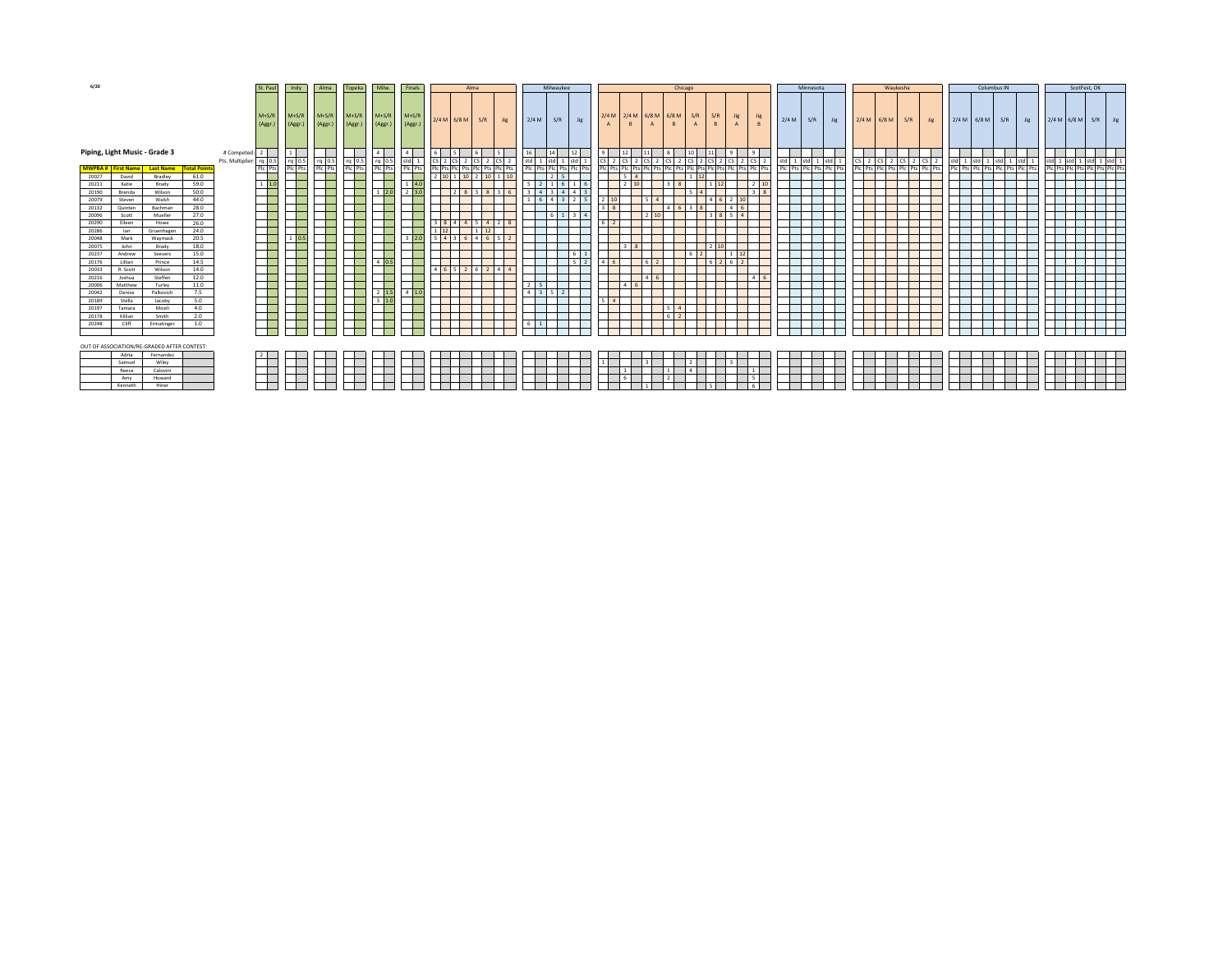| 6/20                |                          |                                   |                     |                                          | St. Paul      | Indy                     | Alma                        |     | Topeka                     | Milw.                             | Finals                    | Alma                        |   | Milwaukee                            | Chicago                                                                                                     |                   | <b>MN</b> | Waukesha                        |                        |                 |       |                 | OK |  |
|---------------------|--------------------------|-----------------------------------|---------------------|------------------------------------------|---------------|--------------------------|-----------------------------|-----|----------------------------|-----------------------------------|---------------------------|-----------------------------|---|--------------------------------------|-------------------------------------------------------------------------------------------------------------|-------------------|-----------|---------------------------------|------------------------|-----------------|-------|-----------------|----|--|
|                     |                          |                                   |                     |                                          | 2/4 M         | 2/4 M                    | 2/4 M                       |     | 2/4 M                      | 2/4 M                             | 2/4 M                     | $2/4 M$ 6/8 M               |   | $2/4$ M<br>$2/4$ M<br>$\overline{B}$ | $2/4 M$ 6/8 M<br>2/4 M<br>B<br>$\overline{A}$                                                               | $6/8$ M<br>B      | 2/4 M     | 2/4 MA 2/4 MB 6/8 MA 6/8 MB     |                        | $2/4 M$ 6/8 M   |       | $2/4 M$ 6/8 M   |    |  |
|                     |                          | Piping, Light Music - Grade 4 Sr. |                     | # Competed: 1<br>Pts. Multiplier: rg 0.5 |               | $\overline{2}$<br>rg 0.5 | $5\overline{ }$<br>$rq$ 0.5 |     | $\overline{2}$<br>$rq$ 0.5 | 8<br>$rq$ 0.5                     | 9<br>std 1                | 16<br>12<br>$CS$ 2 $CS$ 2   | 9 | 10<br>$std$ 1<br>std 1               | 15<br>16<br>14<br>12<br>$\overline{\mathsf{c}}$<br>$2$ CS $2$<br><b>CS</b><br>$2^{\circ}$<br><b>CS</b><br>2 |                   | std 1     | $CS$ 2 $CS$ 2<br><b>CS</b>      | 2 CS<br>$\overline{2}$ | std 1           | std 1 | std 1 std 1     |    |  |
|                     | <b>MWPBA#</b> First Name | <b>Last Name</b>                  | <b>Total Points</b> |                                          | Plc Pts       | Plc Pts                  | Plc Pts                     |     | Plc Pts                    | PIc Pts                           | Plc Pts                   | Plc Pts Plc Pts             |   | Plc Pts Plc Pts                      | Plc Pts Plc Pts<br>Plc Pts Plc Pts                                                                          |                   | Plc Pts   | Plc Pts Plc Pts Plc Pts Plc Pts |                        | Plc Pts Plc Pts |       | Plc Pts Plc Pts |    |  |
| 20209               | Michelle                 | Blam                              | 44.0                |                                          |               |                          |                             |     |                            |                                   |                           | $2 \t10 \t1 \t12$           |   |                                      | $1 \overline{12}$                                                                                           | $2 \quad 10$      |           |                                 |                        |                 |       |                 |    |  |
| 20315               | Anthony                  | St. Clair                         | 24.0                |                                          |               |                          |                             |     |                            |                                   |                           |                             |   |                                      | $1 \quad 12$                                                                                                | $1 \overline{12}$ |           |                                 |                        |                 |       |                 |    |  |
| 20260               | Patrick                  | Muscia                            | 23.0                |                                          |               |                          |                             |     |                            | $1 \overline{\smash{\big)}\ 3.0}$ | $5 \overline{)2.0}$       | 3 8 5 4                     |   | $1 \quad 6$                          |                                                                                                             |                   |           |                                 |                        |                 |       |                 |    |  |
| 20217               | Jeffrey                  | Alexander                         | 21.5                |                                          |               |                          |                             |     |                            | $2 \overline{2.5}$                | $1\overline{6.0}$         |                             |   | $6 \quad 1$                          | $\overline{\mathbf{3}}$<br>$\mathbf{8}$<br>5                                                                |                   |           |                                 |                        |                 |       |                 |    |  |
| 20020               | Josie                    | Doefer                            | 20.0                |                                          |               |                          |                             |     |                            |                                   |                           | 5 <sup>1</sup> 4            |   |                                      | 3<br>8                                                                                                      | $3 \mid 8$        |           |                                 |                        |                 |       |                 |    |  |
| 20090               | Jim                      | Williamson                        | 19.0                |                                          |               |                          |                             |     | $1 \quad 1.0$              |                                   | $2 \quad 5.0$             |                             |   | $2 \mid 5$                           | $\overline{3}$                                                                                              |                   |           |                                 |                        |                 |       |                 |    |  |
| 20062               | Allison                  | Hildebrand                        | 18.0                |                                          |               |                          |                             |     |                            |                                   |                           |                             |   | $3 \mid 4$                           | $2 \mid 10$                                                                                                 | $5 \mid 4$        |           |                                 |                        |                 |       |                 |    |  |
| 20101               | Linda                    | Bomya                             | 17.0                |                                          |               |                          |                             |     |                            |                                   |                           | $4 \overline{6}$            |   | $2 \mid 5$                           | $4 \overline{6}$                                                                                            |                   |           |                                 |                        |                 |       |                 |    |  |
| 20056               | Kent                     | Brodie                            | 14.5                |                                          |               |                          |                             |     |                            | $4 \overline{1.5}$                | $3 \, 4.0$                |                             |   | $4 \mid 3$                           | $\overline{4}$<br>6                                                                                         |                   |           |                                 |                        |                 |       |                 |    |  |
| 20291               | Greg                     | Boyd                              | 13.0                |                                          |               |                          |                             |     |                            |                                   |                           |                             |   | $6 \mid 1$                           | $1 \quad 12$                                                                                                |                   |           |                                 |                        |                 |       |                 |    |  |
| 20273               | Benjamin                 | Jacobs                            | 12.5                |                                          |               |                          |                             |     |                            | $6\,$ 0.5                         |                           |                             |   | $5 \mid 2$                           | $2 \mid 10$                                                                                                 |                   |           |                                 |                        |                 |       |                 |    |  |
| 20049               | Tim                      | Young                             | 11.5                |                                          |               |                          | <sup>1</sup>                | 2.5 |                            |                                   | $6\,1.0$                  | $4 \overline{6}$            |   |                                      |                                                                                                             | $6 \mid 2$        |           |                                 |                        |                 |       |                 |    |  |
| 20203               | Steve                    | Langford                          | 10.0                |                                          |               |                          |                             |     |                            |                                   |                           | $2 \overline{10}$           |   |                                      |                                                                                                             |                   |           |                                 |                        |                 |       |                 |    |  |
| 20294               | David                    | Welch                             | 10.0                |                                          |               |                          |                             |     |                            |                                   |                           | $6 \quad 2 \quad 3 \quad 8$ |   |                                      |                                                                                                             |                   |           |                                 |                        |                 |       |                 |    |  |
| 20289               | Gabriel                  | Holbrook                          | 8.0                 |                                          |               |                          |                             |     |                            |                                   |                           |                             |   | $5 \mid 2$                           | 4 <sub>1</sub><br>6                                                                                         |                   |           |                                 |                        |                 |       |                 |    |  |
| 20018               | John                     | Findlay                           | 6.0                 |                                          |               |                          |                             |     |                            |                                   |                           |                             |   |                                      |                                                                                                             | $4 \mid 6$        |           |                                 |                        |                 |       |                 |    |  |
| 20019               | Colin                    | Gavin                             | 6.0                 |                                          |               |                          |                             |     |                            |                                   |                           |                             |   | $1 \quad 6$                          |                                                                                                             |                   |           |                                 |                        |                 |       |                 |    |  |
| 20114               | Colum                    | MacKinnon                         | 4.5<br>4.0          |                                          | $1 \quad 0.5$ | $1 \quad 1.0$            |                             |     |                            |                                   | $4 \overline{\smash)3.0}$ |                             |   | $3 \mid 4$                           |                                                                                                             |                   |           |                                 |                        |                 |       |                 |    |  |
| 20086               | Wayne                    | Hoefler<br>McCormick              | 4.0                 |                                          |               |                          |                             |     |                            |                                   |                           |                             |   |                                      | 5<br>$\overline{4}$                                                                                         |                   |           |                                 |                        |                 |       |                 |    |  |
| 20238<br>20301      | Craig<br>Aidan           | McParland                         | 4.0                 |                                          |               |                          |                             |     |                            |                                   |                           |                             |   |                                      | 5 <sub>1</sub><br>$\overline{4}$                                                                            |                   |           |                                 |                        |                 |       |                 |    |  |
| 20068               | Jennilyn                 | Oster                             | 3.5                 |                                          |               |                          | $\overline{\mathbf{3}}$     | 1.5 |                            |                                   |                           |                             |   |                                      | 6<br>$\overline{2}$                                                                                         |                   |           |                                 |                        |                 |       |                 |    |  |
| 20201               | Scott                    | Whitman                           | 3.0                 |                                          |               |                          |                             |     |                            |                                   |                           |                             |   | $4 \overline{3}$                     |                                                                                                             |                   |           |                                 |                        |                 |       |                 |    |  |
| 20230               | Sandra                   | Carlson                           | 2.0                 |                                          |               |                          |                             |     |                            | $3 \overline{\smash{\big)}\ 2.0}$ |                           |                             |   |                                      |                                                                                                             |                   |           |                                 |                        |                 |       |                 |    |  |
| 20272               | Edward                   | Hanley                            | 2.0                 |                                          |               |                          | 2                           | 2.0 |                            |                                   |                           |                             |   |                                      |                                                                                                             |                   |           |                                 |                        |                 |       |                 |    |  |
| 20012               | Timothy                  | Hess                              | 2.0                 |                                          |               |                          |                             |     |                            |                                   |                           |                             |   |                                      | 6 <sup>1</sup><br>$\overline{2}$                                                                            |                   |           |                                 |                        |                 |       |                 |    |  |
| 20191               | Ainsley                  | Steen                             | 2.0                 |                                          |               |                          |                             |     |                            |                                   |                           | $\overline{2}$<br>6         |   |                                      |                                                                                                             |                   |           |                                 |                        |                 |       |                 |    |  |
| 20196               | John                     | Adair                             | 1.0                 |                                          |               |                          |                             |     |                            | 1.0<br>5 <sub>1</sub>             |                           |                             |   |                                      |                                                                                                             |                   |           |                                 |                        |                 |       |                 |    |  |
| 20250               | Michael                  | McCollum                          | 1.0                 |                                          |               |                          | $\overline{4}$              | 1.0 |                            |                                   |                           |                             |   |                                      |                                                                                                             |                   |           |                                 |                        |                 |       |                 |    |  |
| 20274               | Heidi                    | Ewald                             | 0.5                 |                                          |               |                          | 5                           | 0.5 |                            |                                   |                           |                             |   |                                      |                                                                                                             |                   |           |                                 |                        |                 |       |                 |    |  |
| 20136               | Richard                  | Scully                            | 0.5                 |                                          |               | $2 \mid 0.5$             |                             |     |                            |                                   |                           |                             |   |                                      |                                                                                                             |                   |           |                                 |                        |                 |       |                 |    |  |
| 20269               | Sheldon                  | Foster                            |                     |                                          |               |                          |                             |     |                            |                                   |                           |                             |   |                                      |                                                                                                             |                   |           |                                 |                        |                 |       |                 |    |  |
| 20031               | Susan                    | Martin                            |                     |                                          |               |                          |                             |     |                            |                                   |                           |                             |   |                                      |                                                                                                             |                   |           |                                 |                        |                 |       |                 |    |  |
| 20300               | Damon                    | McParland                         |                     |                                          |               |                          |                             |     |                            |                                   |                           |                             |   |                                      |                                                                                                             |                   |           |                                 |                        |                 |       |                 |    |  |
|                     |                          |                                   |                     |                                          |               |                          |                             |     |                            |                                   |                           |                             |   |                                      |                                                                                                             |                   |           |                                 |                        |                 |       |                 |    |  |
|                     |                          |                                   |                     |                                          |               |                          |                             |     |                            |                                   |                           |                             |   |                                      |                                                                                                             |                   |           |                                 |                        |                 |       |                 |    |  |
| OUT OF ASSOCIATION: |                          |                                   |                     |                                          |               |                          |                             |     |                            |                                   |                           |                             |   |                                      |                                                                                                             |                   |           |                                 |                        |                 |       |                 |    |  |
|                     | Joseph                   | Kern                              |                     |                                          |               |                          |                             |     |                            |                                   |                           | $\mathbf{1}$                |   |                                      | $\overline{2}$                                                                                              |                   |           |                                 |                        |                 |       |                 |    |  |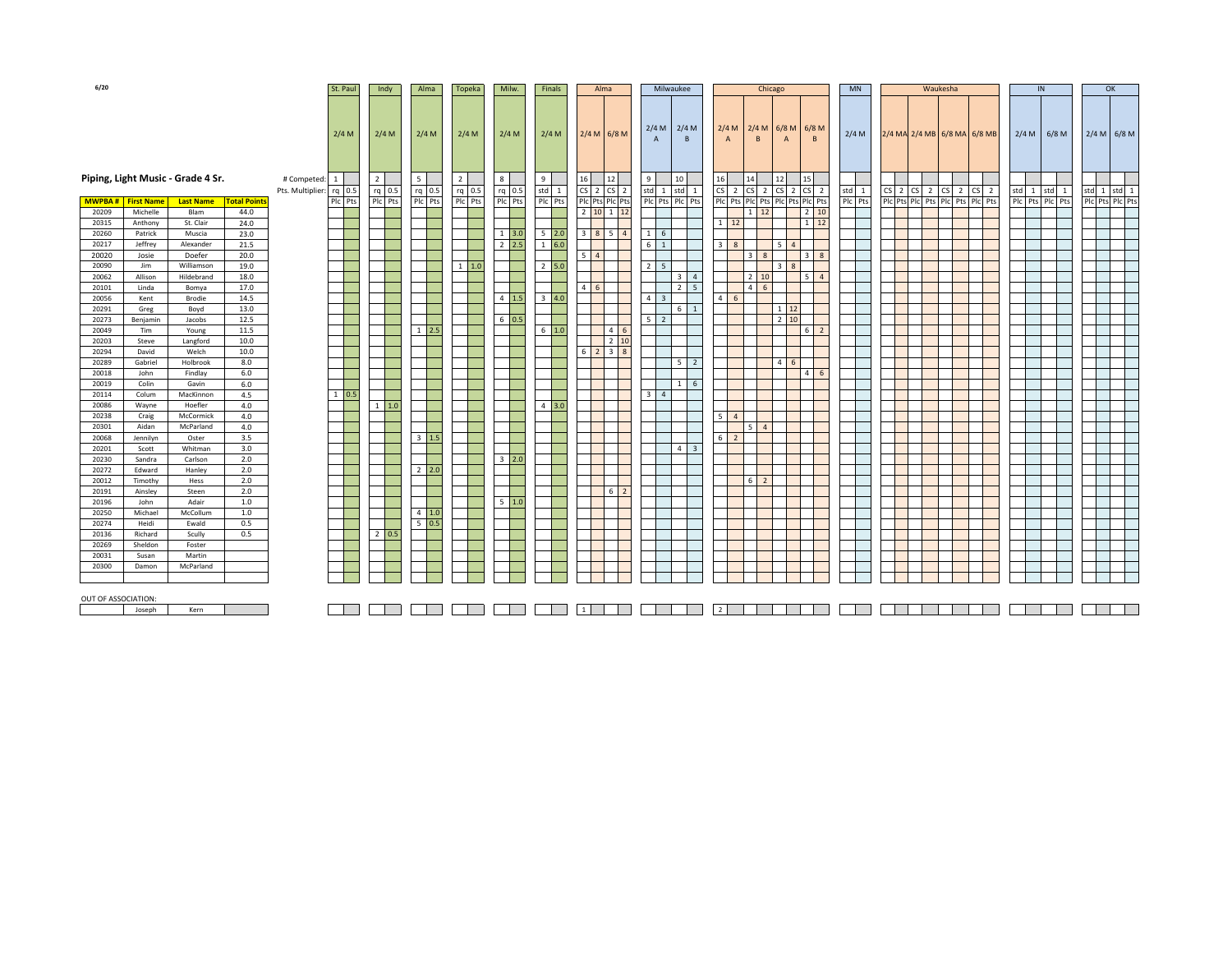| 6/20                     |           |                                             |                     |                         | St. Paul | Indy    | Alma    | Topeka  | Milw.   | Finals  | Alma                                               | <b>MKE</b> | Chicago                               | <b>MN</b> | Waukesha                          | IN                     | OK                       |
|--------------------------|-----------|---------------------------------------------|---------------------|-------------------------|----------|---------|---------|---------|---------|---------|----------------------------------------------------|------------|---------------------------------------|-----------|-----------------------------------|------------------------|--------------------------|
|                          |           |                                             |                     |                         | 2/4 M    | 2/4 M   | 2/4 M   | 2/4 M   | $2/4$ M | 2/4 M   | $2/4 M$ 6/8 M                                      | $2/4$ M    | $2/4 M$ 6/8 M                         | 2/4 M     | $2/4 M$ 6/8 M                     | $2/4 M$ 6/8 M          | $2/4 M$ 6/8 M            |
|                          |           | Piping, Light Music - Grade 4 Jr.           |                     | # Competed:             |          |         |         |         |         |         | 5                                                  |            | 3<br>3                                |           |                                   |                        |                          |
|                          |           |                                             |                     | Pts. Multiplier: rq 0.5 |          | rq 0.5  | rq 0.5  | rq 0.5  | rq 0.5  | std 1   | <b>CS</b><br>2 CS 2                                | std        | CS<br>$2\ \text{CS}$<br>$\mathcal{L}$ | std 1     | <b>CS</b><br>CS <sub>2</sub><br>2 | std<br>std<br><b>T</b> | std 1<br>std<br><b>T</b> |
| <b>MWPBA#</b> First Name |           | <b>Last Name</b>                            | <b>Total Points</b> |                         | Plc Pts  | Plc Pts | Plc Pts | Plc Pts | Plc Pts | Plc Pts | Plc Pts Plc Pts                                    | Plc Pts    | Plc Pts Plc Pts                       | Plc Pts   | Plc Pts Plc Pts                   | Plc Pts Plc Pts        | Plc Pts Plc Pts          |
| 20152                    | Kate      | Ullrich                                     | 18.0                |                         |          |         |         |         |         |         | 2 <sub>1</sub><br>8 1 1 1 1 1 1 1 1 $\frac{10}{2}$ |            |                                       |           |                                   |                        |                          |
| 20204                    | Joshua    | Orr                                         | 12.0                |                         |          |         |         |         |         |         | 3 <sup>1</sup><br>6<br>$3 \mid 6$                  |            |                                       |           |                                   |                        |                          |
| 20141                    | Riley     | Miracle                                     | 10.0                |                         |          |         |         |         |         |         | 5<br>$2 \mid 8$<br>$\overline{2}$                  |            |                                       |           |                                   |                        |                          |
| 20151                    | Oliver    | Ullrich                                     | 6.0                 |                         |          |         |         |         |         |         | $\overline{4}$<br>$\overline{4}$<br>52             |            |                                       |           |                                   |                        |                          |
|                          |           |                                             |                     |                         |          |         |         |         |         |         |                                                    |            |                                       |           |                                   |                        |                          |
|                          |           | OUT OF ASSOCIATION/RE-GRADED AFTER CONTEST: |                     |                         |          |         |         |         |         |         |                                                    |            |                                       |           |                                   |                        |                          |
|                          | Quinn     | Castilla                                    |                     |                         |          |         |         |         |         |         | A                                                  |            | $\overline{2}$<br>3                   |           |                                   |                        |                          |
|                          | Luke      | Marinelli                                   |                     |                         |          |         |         |         |         |         |                                                    |            |                                       |           |                                   |                        |                          |
|                          | Charlotte | Elliott                                     |                     |                         |          |         |         |         |         |         |                                                    |            | $\overline{\mathbf{3}}$               |           |                                   |                        |                          |
|                          |           |                                             |                     |                         |          |         |         |         |         |         |                                                    |            |                                       |           |                                   |                        |                          |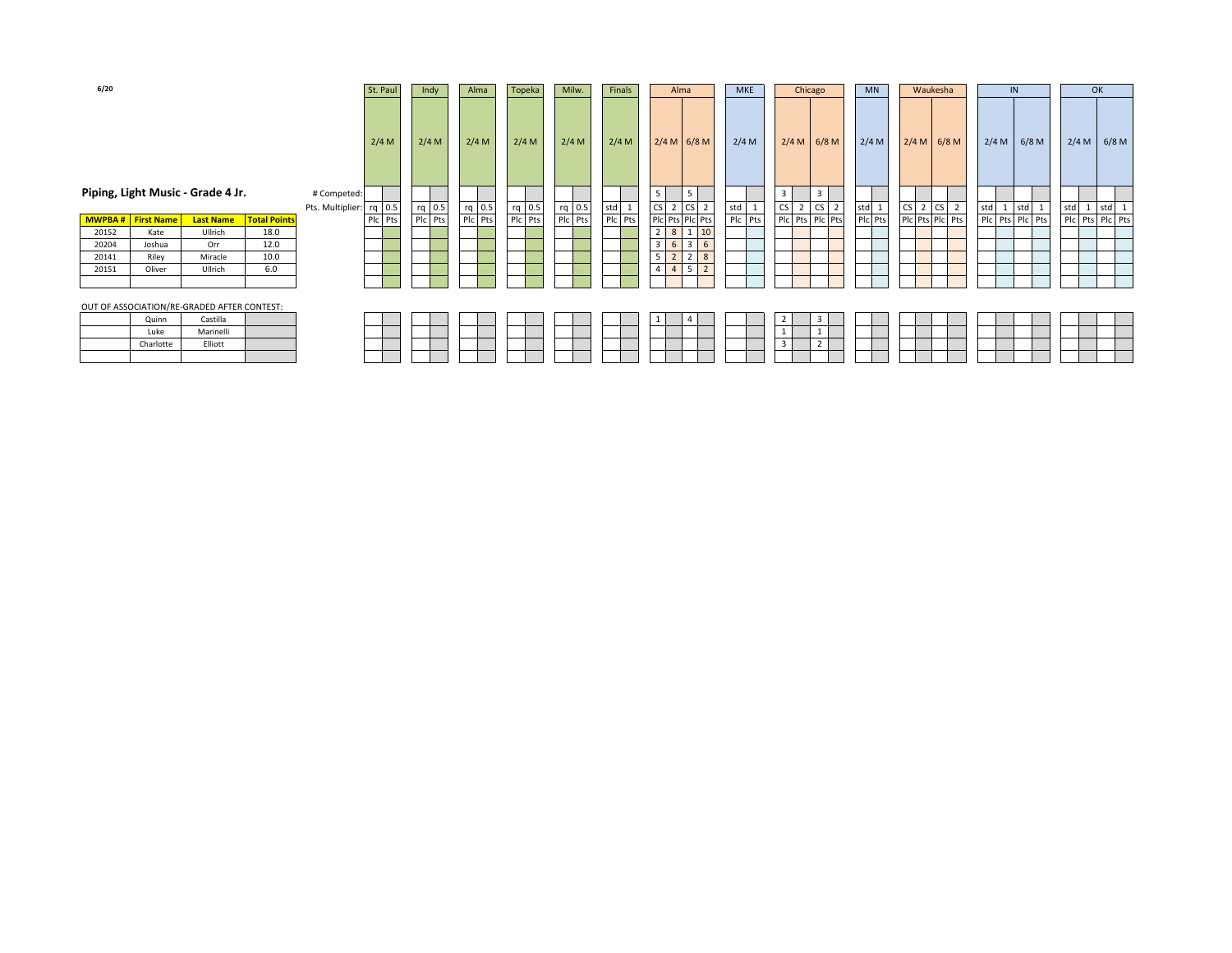| 6/20                |                   |                                   |                     |                                 | St. Paul | Indy    | Alma                | Topeka   | Milw.   | Finals  | Alma                             | <b>MKE</b>          | Chicago             | <b>MN</b> | WI      | IN       | OK                  |
|---------------------|-------------------|-----------------------------------|---------------------|---------------------------------|----------|---------|---------------------|----------|---------|---------|----------------------------------|---------------------|---------------------|-----------|---------|----------|---------------------|
|                     |                   |                                   |                     |                                 | 2/4 M    | 2/4 M   | 2/4 M               | 2/4 M    | 2/4 M   | 2/4 M   | 2/4 M                            | 2/4 M               | 2/4 M               | 2/4 M     | 2/4 M   | 2/4 M    | 2/4 M               |
|                     |                   | Piping, Light Music - Grade 5 Sr. |                     | # Competed:<br>Pts. Multiplier: | rq 0.5   | rq 0.5  | rq 0.5              | $rq$ 0.5 | rq 0.5  | std 1   | $\overline{2}$<br>$CS$ 2         | 2<br>std<br>ᆠ       | 5<br>$CS$ 2         | std 1     | $CS$ 2  | std<br>1 | std<br>$\mathbf{1}$ |
| MWPBA#              | <b>First Name</b> | <b>Last Name</b>                  | <b>Total Points</b> |                                 | Plc Pts  | Plc Pts | Plc Pts             | Plc Pts  | Plc Pts | Plc Pts | Plc Pts                          | Plc Pts             | Plc Pts             | Plc Pts   | Plc Pts | Plc Pts  | Plc Pts             |
| 20258               | Nolan             | Schoenle                          | 10.0                |                                 |          |         |                     |          |         |         |                                  | $\overline{2}$      | $\boldsymbol{8}$    |           |         |          |                     |
| 20303               | Erik              | Kamp                              | 10.0                |                                 |          |         |                     |          |         |         |                                  |                     | $10$                |           |         |          |                     |
| 20131               | Ryan              | Galante                           | 5.0                 |                                 |          |         |                     |          |         |         |                                  | $\overline{2}$<br>ᅩ | $\overline{4}$<br>4 |           |         |          |                     |
| 20193               | Emily             | Halford                           | 4.0                 |                                 |          |         |                     |          |         |         | $\overline{4}$                   |                     |                     |           |         |          |                     |
| 20293               | David             | Dwyer                             | 4.0                 |                                 |          |         |                     |          |         |         | $\overline{2}$<br>$\overline{2}$ |                     | $\overline{2}$      |           |         |          |                     |
| 20268               | Jonathan          | Munson                            | 0.5                 |                                 |          |         | 0.5<br>$\mathbf{1}$ |          |         |         |                                  |                     |                     |           |         |          |                     |
| OUT OF ASSOCIATION: | Phillip           | Stubblefield                      |                     |                                 |          |         |                     |          |         |         |                                  |                     |                     |           |         |          |                     |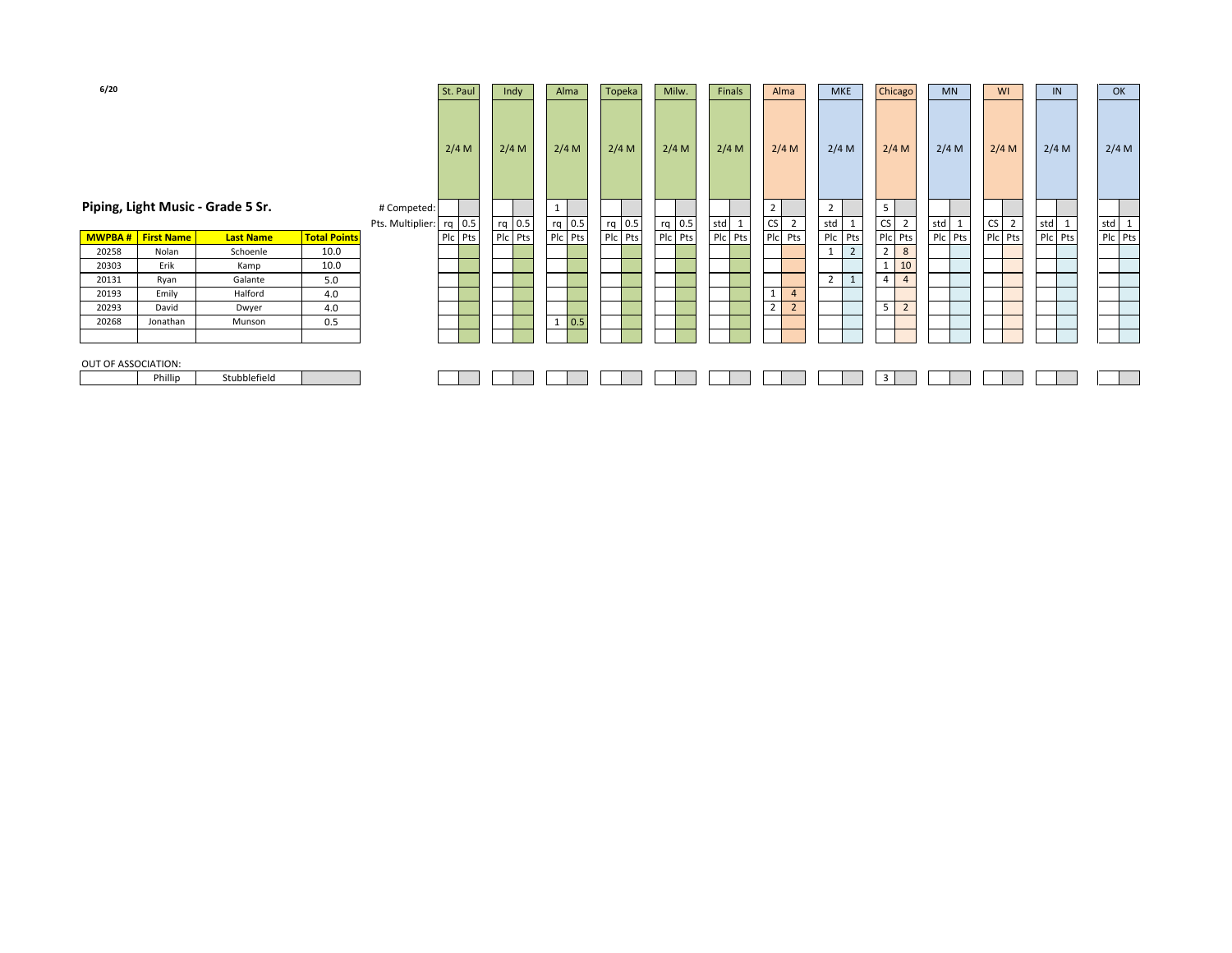| 6/20                |                   |                                   |                     |                         | St. Paul | Indy    | Alma     | Topeka  | Milw.   |                | <b>Finals</b> | Alma    | <b>MKE</b>     | Chicago                          | <b>MN</b> |           | WI             | IN      | OK      |
|---------------------|-------------------|-----------------------------------|---------------------|-------------------------|----------|---------|----------|---------|---------|----------------|---------------|---------|----------------|----------------------------------|-----------|-----------|----------------|---------|---------|
|                     |                   | Piping, Light Music - Grade 5 Jr. |                     | # Competed:             | 2/4 M    | 2/4 M   | 2/4 M    | $2/4$ M | $2/4$ M | $\overline{2}$ | $2/4$ M       | 2/4 M   | $2/4$ M        | 2/4 M<br>2 <sup>1</sup>          | $2/4$ M   |           | 2/4 M          | $2/4$ M | 2/4 M   |
|                     |                   |                                   |                     | Pts. Multiplier: rq 0.5 |          | rq 0.5  | $rq$ 0.5 | rq 0.5  | rq 0.5  | std            | $\mathbf{1}$  | $CS$ 2  | std 1          | $CS$ 2                           | std 1     | <b>CS</b> | $\overline{2}$ | std 1   | std 1   |
| <b>MWPBA#</b>       | <b>First Name</b> | <b>Last Name</b>                  | <b>Total Points</b> |                         | Plc Pts  | Plc Pts | Plc Pts  | Plc Pts | Plc Pts |                | Plc Pts       | Plc Pts | Plc Pts        | Plc Pts                          | Plc Pts   |           | Plc Pts        | Plc Pts | Plc Pts |
| 20316               | Amelia            | McFalls                           | 4.0                 |                         |          |         |          |         |         |                |               |         |                | 1<br>$\overline{4}$              |           |           |                |         |         |
| 20264               | Nathaniel         | Espinoza                          | 3.0                 |                         |          |         |          | 1.0     |         | $1 \mid$       | 2.0           |         |                |                                  |           |           |                |         |         |
| 20100               | Imogen            | Schmitz                           | 3.0                 |                         |          |         |          |         |         |                |               |         | $\overline{1}$ | $\overline{2}$<br>$\overline{2}$ |           |           |                |         |         |
| 20266               | Adam              | Swenson                           | 1.0                 |                         |          |         |          |         |         |                | $2 \mid 1.0$  |         |                |                                  |           |           |                |         |         |
|                     |                   |                                   |                     |                         |          |         |          |         |         |                |               |         |                |                                  |           |           |                |         |         |
| OUT OF ASSOCIATION: |                   |                                   |                     |                         |          |         |          |         |         |                |               |         |                |                                  |           |           |                |         |         |
|                     | Aidan             | Rito                              |                     |                         |          |         |          |         |         |                |               |         |                |                                  |           |           |                |         |         |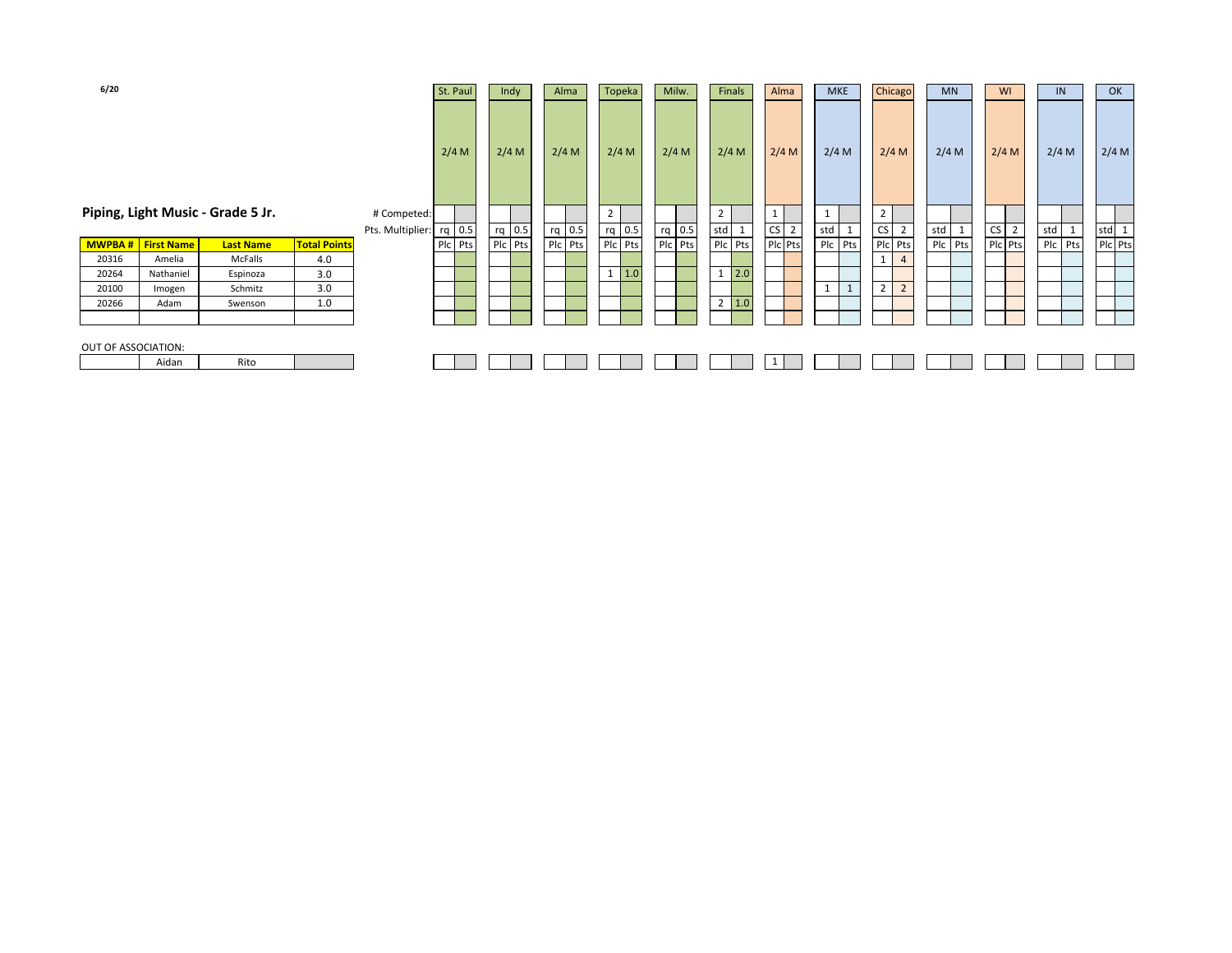|   |                  |                     |                  | Alma           |                |     | Chicago        |     | WI             |
|---|------------------|---------------------|------------------|----------------|----------------|-----|----------------|-----|----------------|
|   |                  |                     |                  |                | Piob           |     | Piob           |     | Piob           |
|   | ວen              |                     | # Competed:      | $\overline{2}$ |                | 6   |                |     |                |
|   |                  |                     | Pts. Multiplier: | CS             | $\overline{2}$ | CS  | $\overline{2}$ | CS  | $\overline{2}$ |
| ė | <b>Last Name</b> | <b>Total Points</b> |                  | P C            | Pts            | Plc | Pts            | Plc | Pts            |
|   | McNally          | 6                   |                  | $\overline{2}$ | 2 <sup>2</sup> | 5   | $\overline{4}$ |     |                |
|   | Ridgeway         |                     |                  |                |                |     |                |     |                |
|   |                  |                     |                  |                |                |     |                |     |                |

|   |           | Piob           |
|---|-----------|----------------|
|   |           |                |
|   | <b>CS</b> | $\overline{2}$ |
| ; | Plc       | Pts            |
|   |           |                |
|   |           |                |
|   |           |                |
|   |           |                |

|               |                   |                  |                     | ו נט. וטועונוטווכו .ן | ັບ | ∸       | ັ   |      |
|---------------|-------------------|------------------|---------------------|-----------------------|----|---------|-----|------|
| <b>MWPBA#</b> | <b>First Name</b> | <b>Last Name</b> | <b>Total Points</b> |                       |    | Pic Pts | Plc | l Pt |
| 20074         | David             | McNally          |                     |                       |    |         |     | Δ    |
| 20026         | Avens             | Ridgeway         |                     |                       |    |         |     |      |
|               |                   |                  |                     |                       |    |         |     |      |

## OUT OF ASSOCIATION:

Piping, Piobaireachd - Open

| Glenn  | Brown      |  | ᅩ |  |                |
|--------|------------|--|---|--|----------------|
| Mark   | Elliott    |  |   |  | 3              |
| Mary   | Wallace    |  |   |  | 4              |
| Andrew | Donlon     |  |   |  |                |
| Jack   | Williamson |  |   |  | $\overline{2}$ |
| Tony   | Adkins     |  |   |  | 6              |

| $\mathbf 1$ |  |                          |  |
|-------------|--|--------------------------|--|
|             |  | 3                        |  |
|             |  | $\overline{\mathcal{L}}$ |  |
|             |  | $\mathbf{1}$             |  |
|             |  | $\overline{2}$           |  |
|             |  |                          |  |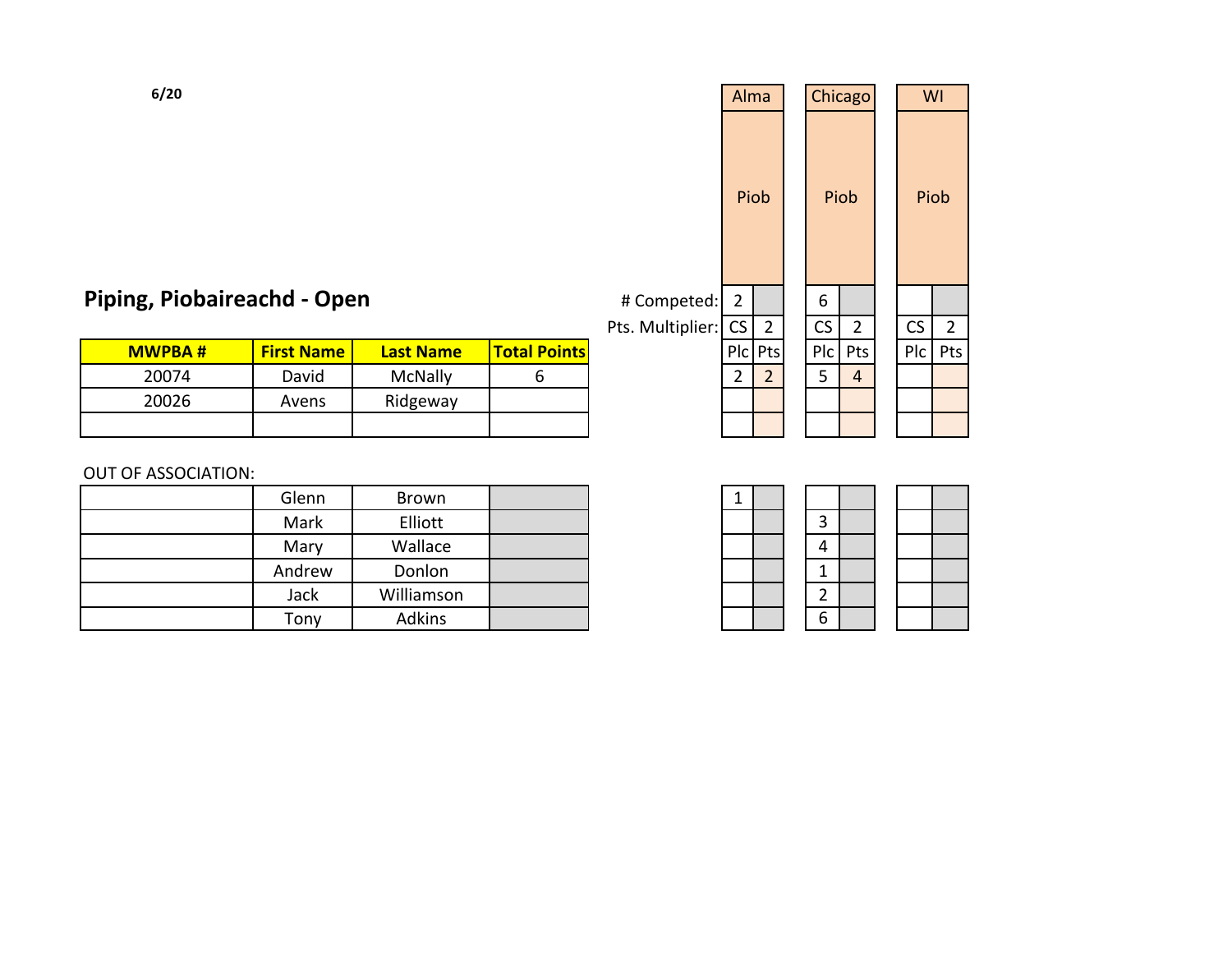| Piping, Piobaireachd - Grade 1 | # Competed: $4$ |  |  |  |  |  |  |  |
|--------------------------------|-----------------|--|--|--|--|--|--|--|
|--------------------------------|-----------------|--|--|--|--|--|--|--|

| <b>MWPBA#</b> | <b>First Name</b> | <b>Last Name</b> | <b>Total Points</b> | P <sub>c</sub> | Pts            | Plc | Pts           | Plc | l Pts          |
|---------------|-------------------|------------------|---------------------|----------------|----------------|-----|---------------|-----|----------------|
| 20082         | Zippa             | Curiskis         | 17                  | 1              | 8              | 2   |               | ำ   | 8              |
| 20186         | Robert            | Droppelman       | 16                  |                | 6              |     |               |     | 10             |
| 20109         | Jonathan          | Snow             | 6                   | 4              |                |     |               |     | $\overline{4}$ |
| 20036         | Calum             | MacNeil          | 4                   | 3              | $\overline{4}$ |     |               |     |                |
| 20112         | Joseph            | Fisher           |                     |                |                |     | $\mathcal{P}$ |     |                |
| 20089         | Tak               | Tang             |                     |                |                |     |               | 6   | $\overline{2}$ |
|               |                   |                  |                     |                |                |     |               |     |                |

| 6/20               |                               |                  |                     |                                 | Alma<br>Piob   |                | <b>MKE</b><br>Piob    |                | Chicago<br>Piob     |                               |     | <b>MN</b><br>Piob | WI<br>Piob |                | IN<br>Piob |             | OK<br>Piob |              |
|--------------------|-------------------------------|------------------|---------------------|---------------------------------|----------------|----------------|-----------------------|----------------|---------------------|-------------------------------|-----|-------------------|------------|----------------|------------|-------------|------------|--------------|
|                    | iping, Piobaireachd - Grade 1 |                  |                     | # Competed:<br>Pts. Multiplier: | 4<br>CS        | $\overline{2}$ | $\overline{2}$<br>std | $\mathbf{1}$   | 6<br>CS             | $\overline{2}$                | std | $\mathbf{1}$      | CS         | $\overline{2}$ | std        | $\mathbf 1$ | std        | $\mathbf{1}$ |
| <b>MWPBA#</b>      | <b>First Name</b>             | <b>Last Name</b> | <b>Total Points</b> |                                 |                | Plc Pts        | Plc                   | Pts            |                     | Plc Pts                       | Plc | Pts               | Plc        | Pts            | P C        | Pts         | Plc Pts    |              |
| 20082              | Zippa                         | Curiskis         | 17                  |                                 | $\mathbf{1}$   | 8<br>$6\,$     | $\overline{2}$        | $\mathbf{1}$   | $\mathbf{3}$        | 8                             |     |                   |            |                |            |             |            |              |
| 20186              | Robert                        | Droppelman       | 16                  |                                 | $\overline{2}$ |                |                       |                | $\overline{2}$<br>5 | 10<br>$\overline{\mathbf{r}}$ |     |                   |            |                |            |             |            |              |
| 20109              | Jonathan                      | Snow             | 6                   |                                 | 4              | $\overline{2}$ |                       |                |                     |                               |     |                   |            |                |            |             |            |              |
| 20036              | Calum                         | MacNeil          | 4                   |                                 | $\overline{3}$ | $\overline{4}$ |                       |                |                     |                               |     |                   |            |                |            |             |            |              |
| 20112              | Joseph                        | Fisher           | $\overline{c}$      |                                 |                |                | $\mathbf{1}$          | $\overline{2}$ |                     |                               |     |                   |            |                |            |             |            |              |
| 20089              | Tak                           | Tang             | $\overline{2}$      |                                 |                |                |                       |                | 6                   | $\overline{2}$                |     |                   |            |                |            |             |            |              |
|                    |                               |                  |                     |                                 |                |                |                       |                |                     |                               |     |                   |            |                |            |             |            |              |
| JT OF ASSOCIATION: |                               |                  |                     |                                 |                |                |                       |                |                     |                               |     |                   |            |                |            |             |            |              |
|                    | Michael                       | Trenor           |                     |                                 |                |                |                       |                | 4                   |                               |     |                   |            |                |            |             |            |              |

#### OUT OF ASSOCIATION:

|  |  |  |  | 4 |  |  |  |  |  |
|--|--|--|--|---|--|--|--|--|--|
|  |  |  |  | 1 |  |  |  |  |  |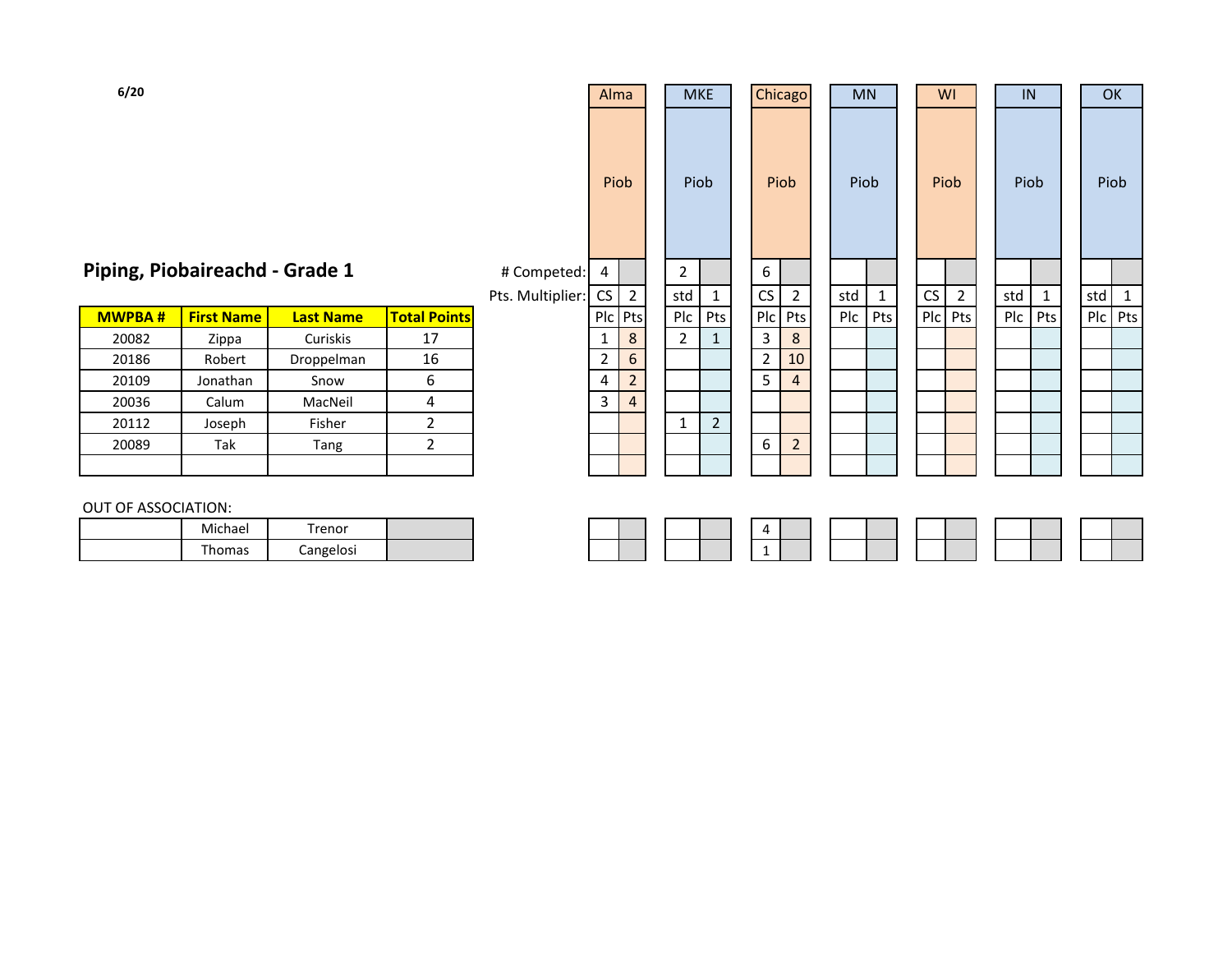# Piping, Piobaireachd - Grade 2

| # Competed: | 5 |
|-------------|---|
|             |   |

| <b>MWPBA#</b> |       | <b>First Name</b> | <b>Last Name</b> | <b>Total Points</b> |
|---------------|-------|-------------------|------------------|---------------------|
|               | 20013 | Ray               | Flanagan         | 22                  |
|               | 20015 | Clayton           | Nelson           |                     |
|               | 20033 | R. Scott          | Wilson           |                     |
|               | 20104 | Stevie            | Hyde             | o                   |
|               | 20251 | Thomas            | McCollum         |                     |
|               |       |                   |                  |                     |

| 6/20          |                              |                  |                     |                  | Alma           |                |              | <b>MKE</b>   | Chicago         |                | <b>MN</b> |              |                | <b>WI</b>      | IN   |              | OK      |    |
|---------------|------------------------------|------------------|---------------------|------------------|----------------|----------------|--------------|--------------|-----------------|----------------|-----------|--------------|----------------|----------------|------|--------------|---------|----|
|               |                              |                  |                     |                  |                | Piob           |              | Piob         | Piob            |                | Piob      |              |                | Piob           | Piob |              | Piob    |    |
|               | ping, Piobaireachd - Grade 2 |                  |                     | # Competed:      | 5              |                | 1            |              | 10 <sup>1</sup> |                |           |              |                |                |      |              |         |    |
|               |                              |                  |                     | Pts. Multiplier: | <b>CS</b>      | $\overline{2}$ | std          | $\mathbf{1}$ | CS              | $\overline{2}$ | std       | $\mathbf{1}$ | CS             | $\overline{2}$ | std  | $\mathbf{1}$ | std     | -1 |
| <b>MWPBA#</b> | <b>First Name</b>            | <b>Last Name</b> | <b>Total Points</b> |                  |                | Plc Pts        | Plc          | Pts          | Plc Pts         |                | Plc       | Pts          | P <sub>c</sub> | Pts            | Pic  | Pts          | Plc Pts |    |
| 20013         | Ray                          | Flanagan         | 22                  |                  | 1              | 10             |              |              | 1               | 12             |           |              |                |                |      |              |         |    |
| 20015         | Clayton                      | Nelson           | 9                   |                  | 5              | $\overline{2}$ | $\mathbf{1}$ | $\mathbf{1}$ | 4               | $6\phantom{1}$ |           |              |                |                |      |              |         |    |
| 20033         | R. Scott                     | Wilson           | 8                   |                  | $\overline{2}$ | $\,8\,$        |              |              |                 |                |           |              |                |                |      |              |         |    |
| 20104         | Stevie                       | Hyde             | 6                   |                  | 3              | $6\phantom{1}$ |              |              |                 |                |           |              |                |                |      |              |         |    |
| 20251         | Thomas                       | McCollum         | 6                   |                  | 4              | $\overline{4}$ |              |              | 6               | $\overline{2}$ |           |              |                |                |      |              |         |    |
|               |                              |                  |                     |                  |                |                |              |              |                 |                |           |              |                |                |      |              |         |    |
|               |                              |                  |                     |                  |                |                |              |              |                 |                |           |              |                |                |      |              |         |    |

#### OUT OF ASSOCIATION: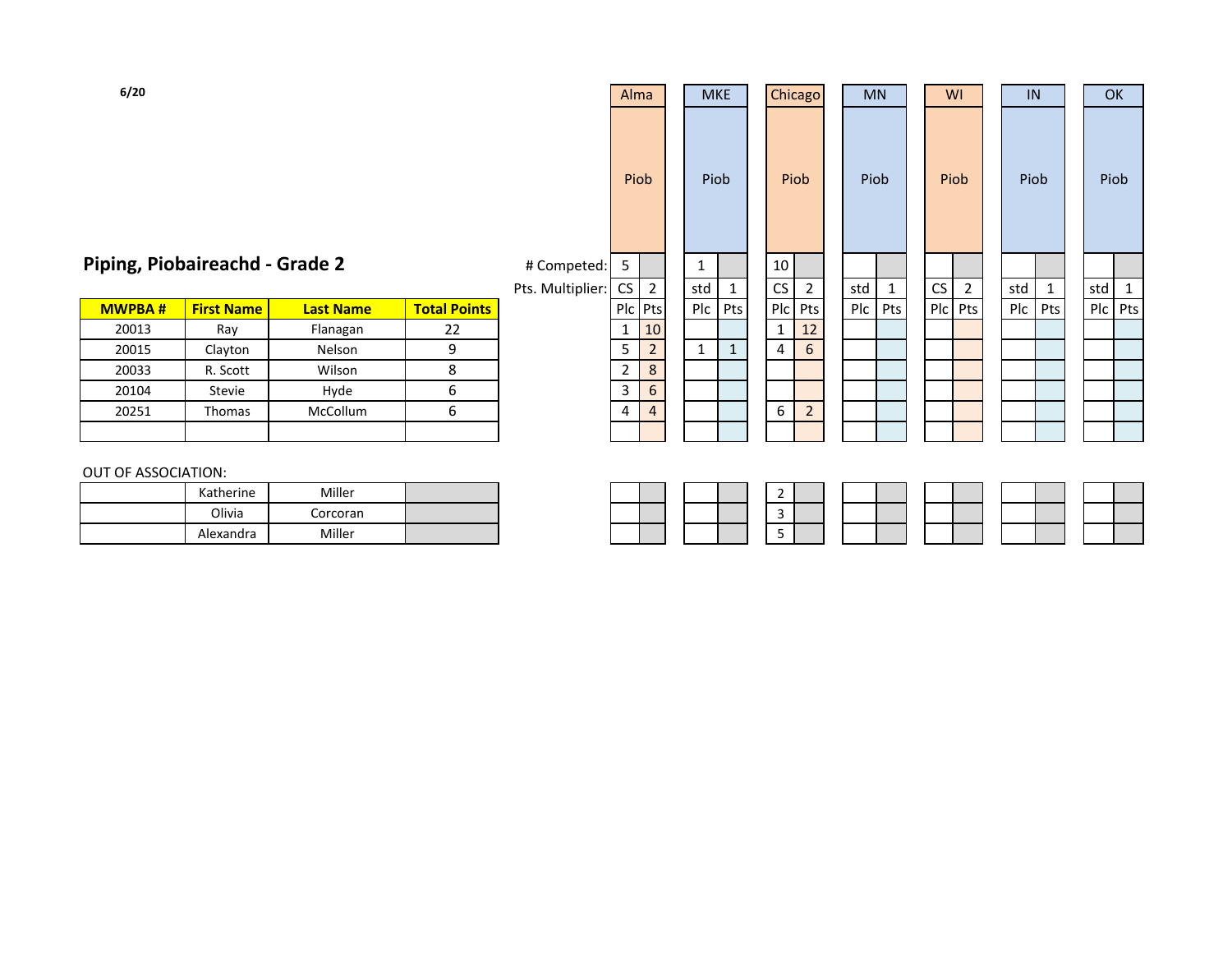# **Piping, Piobaireachd - Grade 3** # C

| <b>MWPBA#</b> | <b>First Name</b> | <b>Last Name</b> | <b>Total Points</b> |
|---------------|-------------------|------------------|---------------------|
| 20190         | Brenda            | Wilson           | 28                  |
| 20027         | David             | <b>Bradley</b>   | 17                  |
| 20132         | Quinten           | <b>Bachman</b>   | 12                  |
| 20286         | lan               | Gruenhagen       | 12                  |
| 20096         | Scott             | <b>Mueller</b>   | 12                  |
| 20075         | John              | Brady            | 10                  |
| 20079         | Steven            | Walsh            | 8                   |
| 20294         | David             | Welch            | 8                   |
| 20216         | Joshua            | Steffen          | 6                   |
| 20211         | Katie             | Brady            | 5                   |
| 20290         | Eileen            | Howe             | 4                   |
| 20197         | Tamara            | Miceli           | 4                   |
| 20048         | Mark              | Waymack          | 4                   |
| 20237         | Andrew            | Seevers          | 3                   |
| 20037         | Scout             | Adams            | 2                   |
|               |                   |                  |                     |

| 6/20                             |                   |                               |                     |                  | Alma           |                | <b>MKE</b>     |                |                | Chicago          |                      |                | <b>MN</b> |              |            | WI             | IN      |              | OK      |              |
|----------------------------------|-------------------|-------------------------------|---------------------|------------------|----------------|----------------|----------------|----------------|----------------|------------------|----------------------|----------------|-----------|--------------|------------|----------------|---------|--------------|---------|--------------|
|                                  |                   |                               |                     |                  |                | Piob           | Piob           |                | Piob<br>A      |                  | Piob<br>B            |                | Piob      |              |            | Piob           | Piob    |              | Piob    |              |
|                                  |                   | iping, Piobaireachd - Grade 3 |                     | # Competed:      | 6              |                | 10             |                | 9              |                  | 9                    |                |           |              |            |                |         |              |         |              |
|                                  |                   |                               |                     | Pts. Multiplier: | CS             | $\overline{2}$ | std            | $\mathbf{1}$   | CS             | $\overline{2}$   | $\mathsf{CS}\xspace$ | $\overline{2}$ | std       | $\mathbf{1}$ | ${\sf CS}$ | $\overline{2}$ | std     | $\mathbf{1}$ | std     | $\mathbf{1}$ |
| MWPBA #                          | <b>First Name</b> | <b>Last Name</b>              | <b>Total Points</b> |                  |                | Plc Pts        | Plc            | Pts            | Plc            | Pts              | Plc                  | Pts            | Plc Pts   |              | Plc        | Pts            | Plc Pts |              | Plc Pts |              |
| 20190                            | <b>Brenda</b>     | Wilson                        | 28                  |                  | $\overline{2}$ | 10             | $\mathbf{1}$   | 6              |                |                  | $\mathbf{1}$         | 12             |           |              |            |                |         |              |         |              |
| 20027                            | David             | <b>Bradley</b>                | 17                  |                  | $\overline{4}$ | 6              | $\overline{2}$ | 5              |                |                  | $\overline{4}$       | $6\phantom{a}$ |           |              |            |                |         |              |         |              |
| 20132                            | Quinten           | Bachman                       | 12                  |                  |                |                |                |                | $\mathbf{1}$   | 12               |                      |                |           |              |            |                |         |              |         |              |
| 20286                            | lan               | Gruenhagen                    | 12                  |                  | $\mathbf{1}$   | 12             |                |                |                |                  |                      |                |           |              |            |                |         |              |         |              |
| 20096                            | Scott             | Mueller                       | 12                  |                  |                |                | $\mathbf{3}$   | $\overline{4}$ |                |                  | $\overline{3}$       | $\bf 8$        |           |              |            |                |         |              |         |              |
| 20075                            | John              | <b>Brady</b>                  | 10                  |                  |                |                |                |                | $\overline{2}$ | 10               |                      |                |           |              |            |                |         |              |         |              |
| 20079                            | Steven            | Walsh                         | 8                   |                  |                |                |                |                | 3              | 8                |                      |                |           |              |            |                |         |              |         |              |
| 20294                            | David             | Welch                         | 8                   |                  | 3              | $\bf 8$        |                |                |                |                  |                      |                |           |              |            |                |         |              |         |              |
| 20216                            | Joshua            | Steffen                       | 6                   |                  |                |                |                |                | 4              | $\boldsymbol{6}$ |                      |                |           |              |            |                |         |              |         |              |
| 20211                            | Katie             | <b>Brady</b>                  | 5                   |                  |                |                | 6              | $\mathbf{1}$   | 5              | $\overline{4}$   |                      |                |           |              |            |                |         |              |         |              |
| 20290                            | Eileen            | Howe                          | 4                   |                  | 5              | $\overline{4}$ |                |                |                |                  |                      |                |           |              |            |                |         |              |         |              |
| 20197                            | Tamara            | Miceli                        | 4                   |                  |                |                |                |                |                |                  | 5                    | $\overline{4}$ |           |              |            |                |         |              |         |              |
| 20048                            | Mark              | Waymack                       | 4                   |                  | 6              | $\overline{2}$ |                |                |                |                  | 6                    | $\overline{2}$ |           |              |            |                |         |              |         |              |
| 20237                            | Andrew            | Seevers                       | 3                   |                  |                |                | 4              | 3              |                |                  |                      |                |           |              |            |                |         |              |         |              |
| 20037                            | Scout             | Adams                         | $\overline{2}$      |                  |                |                | 5              | $\overline{2}$ |                |                  |                      |                |           |              |            |                |         |              |         |              |
|                                  |                   |                               |                     |                  |                |                |                |                |                |                  |                      |                |           |              |            |                |         |              |         |              |
| ILIT OF ASSOCIATION <sup>.</sup> |                   |                               |                     |                  |                |                |                |                |                |                  |                      |                |           |              |            |                |         |              |         |              |

#### OUT OF ASSOCIATION:

| Amy    | Howard |  |  |  |  | - |                          |
|--------|--------|--|--|--|--|---|--------------------------|
| Samuel | Wiley  |  |  |  |  |   | $\overline{\phantom{a}}$ |
|        |        |  |  |  |  |   |                          |

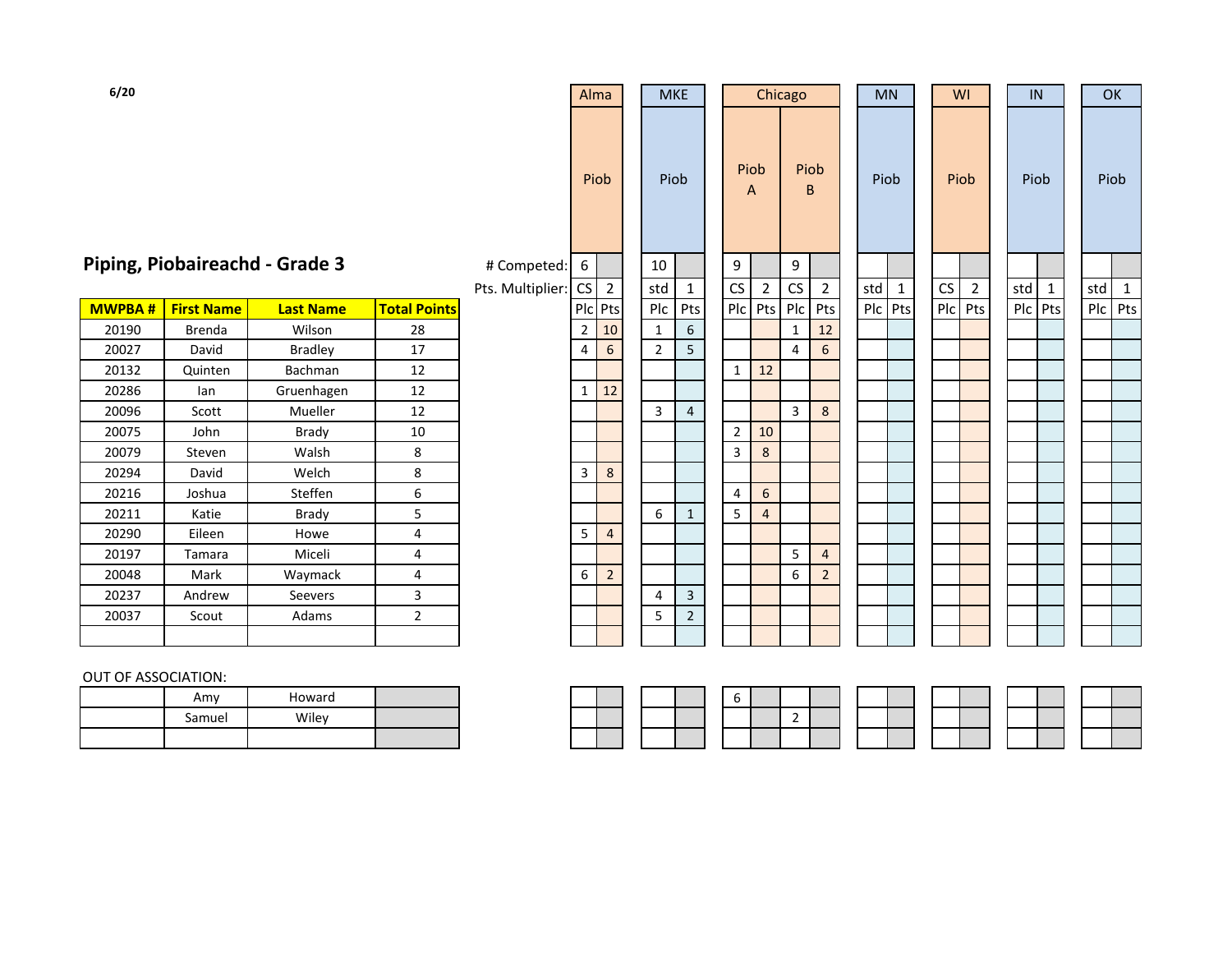| 6/20 |  |  |
|------|--|--|
|      |  |  |

| 6/20                           |                   |                  |                     |                  | Alma           |                |                | <b>MKE</b>              | Chicago        |                | <b>MN</b> |         |    | WI             | IN      |   | OK      |   |
|--------------------------------|-------------------|------------------|---------------------|------------------|----------------|----------------|----------------|-------------------------|----------------|----------------|-----------|---------|----|----------------|---------|---|---------|---|
|                                |                   |                  |                     |                  | Piob           |                |                | Piob                    | Piob           |                |           | Piob    |    | Piob           | Piob    |   | Piob    |   |
| Piping, Piobaireachd - Grade 4 |                   |                  |                     | # Competed: 8    |                |                | 9              |                         | 17             |                |           |         |    |                |         |   |         |   |
|                                |                   |                  |                     | Pts. Multiplier: | CS             | $\overline{2}$ |                | std 1                   | CS I           | $\overline{2}$ | std       | 1       | CS | $\overline{2}$ | std     | 1 | std     | 1 |
| <b>MWPBA#</b>                  | <b>First Name</b> | <b>Last Name</b> | <b>Total Points</b> |                  | Plc Pts        |                |                | Plc Pts                 | Plc Pts        |                |           | Plc Pts |    | Plc Pts        | Plc Pts |   | Plc Pts |   |
| 20049                          | Tim               | Young            | 22                  |                  | $\overline{2}$ | 10             |                |                         | 1              | 12             |           |         |    |                |         |   |         |   |
| 20291                          | Greg              | Boyd             | 13                  |                  |                |                | 4              | $\overline{\mathbf{3}}$ | $2^{\circ}$    | 10             |           |         |    |                |         |   |         |   |
| 20209                          | Michelle          | Blam             | 12                  |                  | $\mathbf{1}$   | 12             |                |                         |                |                |           |         |    |                |         |   |         |   |
| 20062                          | Allison           | Hildebrand       | 11                  |                  | 4              | $6\phantom{1}$ | $\overline{2}$ | 5                       |                |                |           |         |    |                |         |   |         |   |
| 20090                          | Jim               | Williamson       | 9                   |                  |                |                | 6              | $\mathbf{1}$            | $\overline{3}$ | 8              |           |         |    |                |         |   |         |   |
| 20019                          | Colin             | Gavin            | 8                   |                  |                |                | 5              | $\overline{2}$          | 4              | 6              |           |         |    |                |         |   |         |   |
| 20250                          | Michael           | McCollum         | 8                   |                  | 5              | $\sqrt{4}$     |                |                         | 5 <sup>1</sup> | $\overline{4}$ |           |         |    |                |         |   |         |   |
| 20068                          | Jennilyn          | Oster            | 8                   |                  | 3              | 8              |                |                         |                |                |           |         |    |                |         |   |         |   |
| 20114                          | Colum             | MacKinnon        | 6                   |                  |                |                | 1              | 6                       |                |                |           |         |    |                |         |   |         |   |
| 20006                          | Matthew           | Turley           | 4                   |                  |                |                | 3              | $\overline{4}$          |                |                |           |         |    |                |         |   |         |   |
| 20272                          | Edward            | Hanley           | $\overline{2}$      |                  | 6              | $\overline{2}$ |                |                         |                |                |           |         |    |                |         |   |         |   |
|                                |                   |                  |                     |                  |                |                |                |                         |                |                |           |         |    |                |         |   |         |   |
| OUT OF ASSOCIATION:            |                   |                  |                     |                  |                |                |                |                         |                |                |           |         |    |                |         |   |         |   |
|                                | Kenneth           | Hiner            |                     |                  |                |                |                |                         | 6              |                |           |         |    |                |         |   |         |   |
|                                |                   |                  |                     |                  |                |                |                |                         |                |                |           |         |    |                |         |   |         |   |
|                                |                   |                  |                     |                  |                |                |                |                         |                |                |           |         |    |                |         |   |         |   |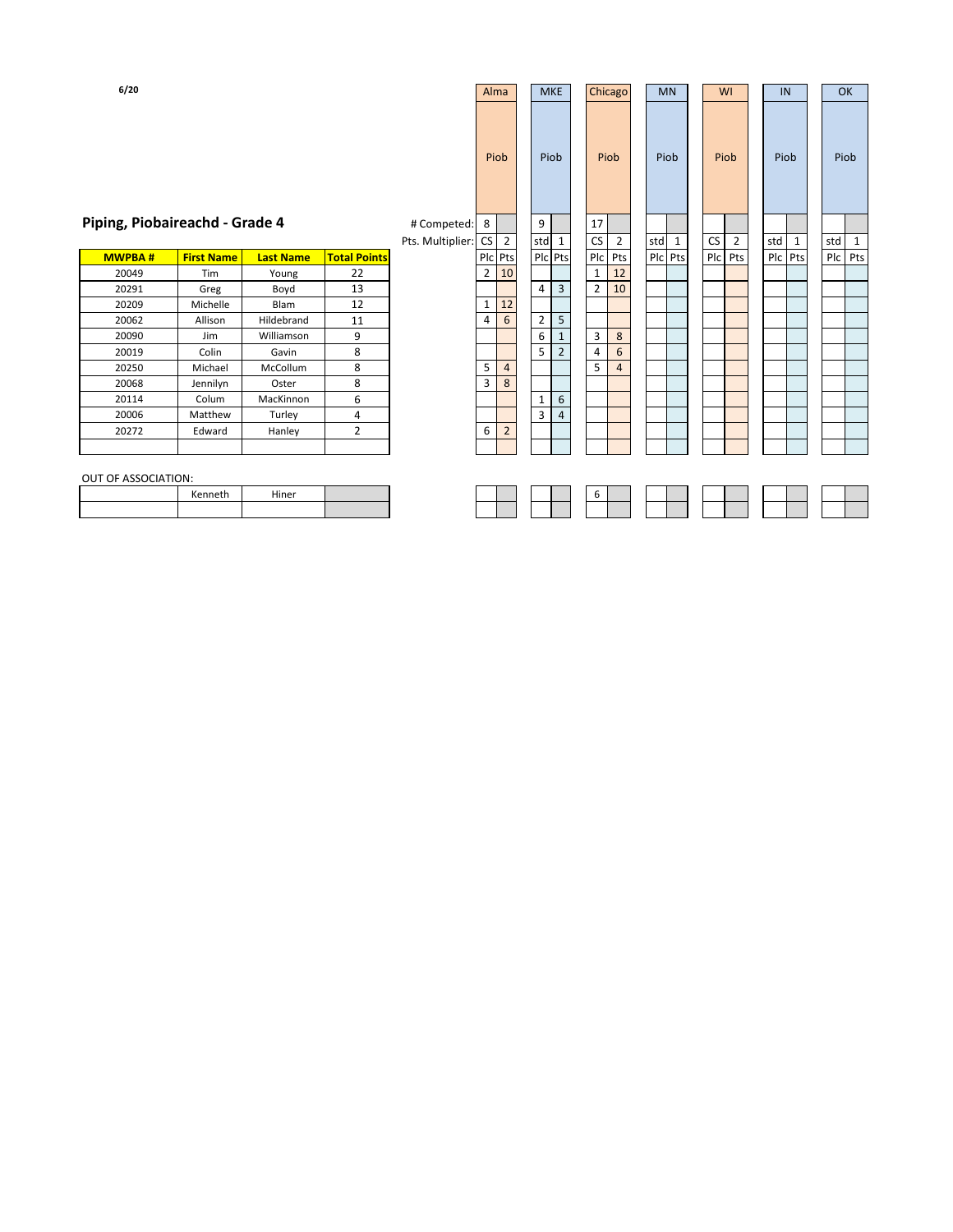| 6/20                                                                |                        | Alma           |                             | Milwaukee                                                                                  |     |     |            | Chicago        |                 |                |                     | Minnesota |     |           |                | Wisconsin |                 |            |    | Columbus, IN    |   |     | ScotFest, OK                                                                        |     |                 |
|---------------------------------------------------------------------|------------------------|----------------|-----------------------------|--------------------------------------------------------------------------------------------|-----|-----|------------|----------------|-----------------|----------------|---------------------|-----------|-----|-----------|----------------|-----------|-----------------|------------|----|-----------------|---|-----|-------------------------------------------------------------------------------------|-----|-----------------|
|                                                                     |                        | <b>MSR</b>     | H/J                         | <b>MSR</b>                                                                                 |     | H/J | <b>MSR</b> |                | H/J             |                | <b>MSR</b>          |           | H/J |           | <b>MSR</b>     |           | H/J             | <b>MSR</b> |    | H/J             |   |     | <b>MSR</b>                                                                          |     | H/J             |
| Snare, Light Music - Grade 1                                        | # Competed:            |                |                             |                                                                                            |     |     | ᅩ          |                | 1               |                |                     |           |     |           |                |           |                 |            |    |                 |   |     |                                                                                     |     |                 |
|                                                                     | Pts. Multiplier:<br>CS | $\overline{2}$ | $\overline{2}$<br><b>CS</b> | std<br>$\mathbf{\mathbf{\mathbf{\mathbf{\mathbf{\mathbf{\mathbf{\mathbf{\mathbf{I}}}}}}}}$ | std |     | CS         | $\overline{2}$ | <b>CS</b>       | $\overline{2}$ | std<br>$\mathbf{I}$ | std       |     | <b>CS</b> | $\overline{2}$ | CS        | $\overline{2}$  | std        | -1 | std             | ᆠ | std | $\mathbf{\mathbf{\mathbf{\mathbf{\mathbf{\mathbf{\mathbf{\mathbf{\mathbf{1}}}}}}}}$ | std | 1               |
| <b>Total Points</b><br><b>MWPBA#</b> First Name<br><b>Last Name</b> |                        |                | Plc Pts Plc Pts             | Plc Pts Plc Pts                                                                            |     |     |            |                | Plc Pts Plc Pts |                | Plc Pts Plc Pts     |           |     |           |                |           | Pic Pts Pic Pts |            |    | Plc Pts Plc Pts |   |     |                                                                                     |     | Plc Pts Plc Pts |
|                                                                     |                        |                |                             |                                                                                            |     |     |            |                |                 |                |                     |           |     |           |                |           |                 |            |    |                 |   |     |                                                                                     |     |                 |
|                                                                     |                        |                |                             |                                                                                            |     |     |            |                |                 |                |                     |           |     |           |                |           |                 |            |    |                 |   |     |                                                                                     |     |                 |
|                                                                     |                        |                |                             |                                                                                            |     |     |            |                |                 |                |                     |           |     |           |                |           |                 |            |    |                 |   |     |                                                                                     |     |                 |
| OUT OF ASSOCIATION:                                                 |                        |                |                             |                                                                                            |     |     |            |                |                 |                |                     |           |     |           |                |           |                 |            |    |                 |   |     |                                                                                     |     |                 |
| McNamara<br>Andrew                                                  |                        |                |                             |                                                                                            |     |     |            |                |                 |                |                     |           |     |           |                |           |                 |            |    |                 |   |     |                                                                                     |     |                 |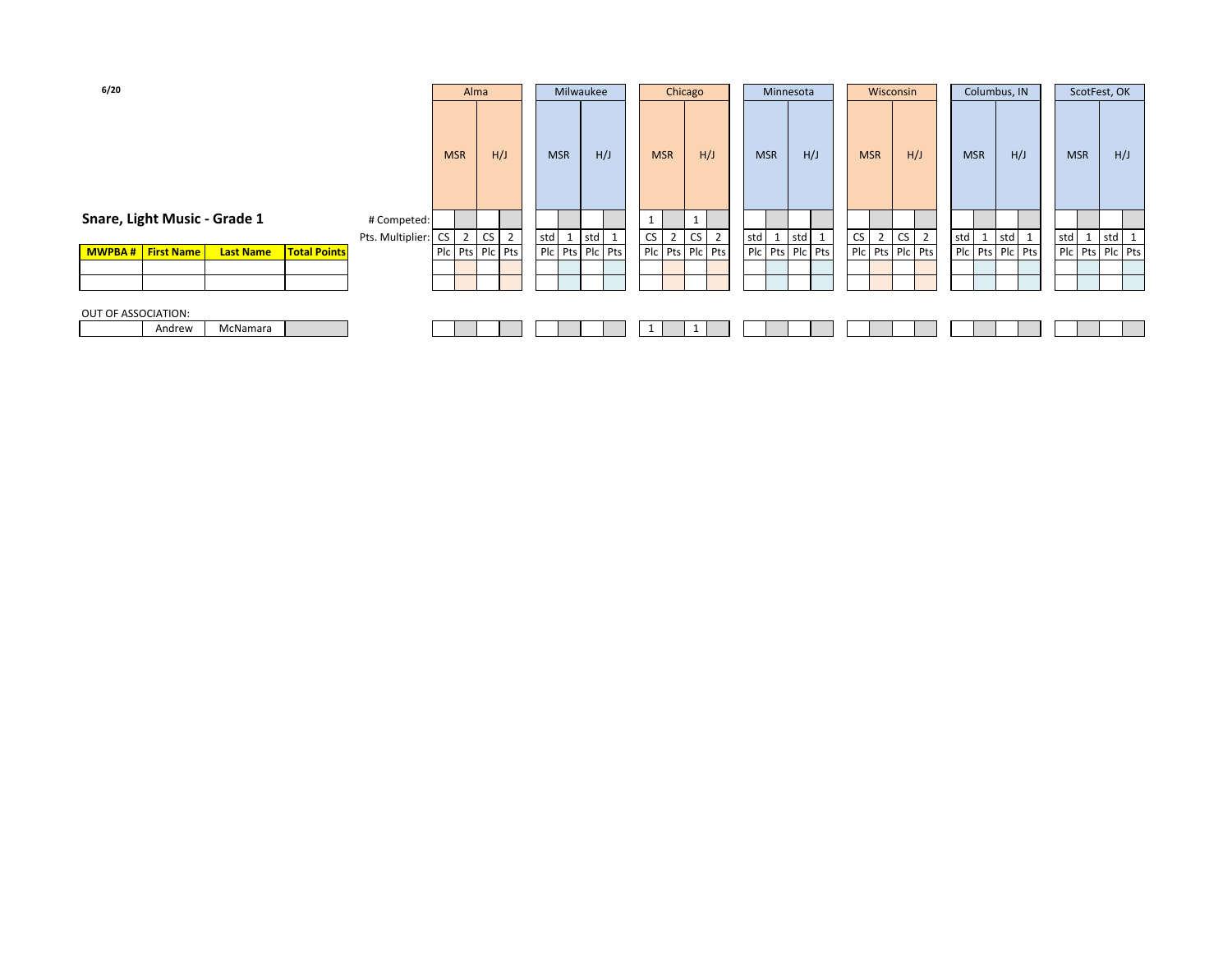| 6/20                |                              |                  |                     |                     |            | Alma            |            | Milwaukee       |   |                          | Chicago                          |            | Minnesota |                 |    | Wisconsin       |    |                | Columbus, IN    |     |     |                 | ScotFest, OK |       |  |
|---------------------|------------------------------|------------------|---------------------|---------------------|------------|-----------------|------------|-----------------|---|--------------------------|----------------------------------|------------|-----------|-----------------|----|-----------------|----|----------------|-----------------|-----|-----|-----------------|--------------|-------|--|
|                     |                              |                  |                     |                     | <b>MSR</b> | H/J             | <b>MSR</b> | H/J             |   | <b>MSR</b>               | H/J                              | <b>MSR</b> |           | H/J             |    | <b>MSR</b>      |    | H/J            | <b>MSR</b>      |     | H/J | <b>MSR</b>      |              | H/J   |  |
|                     | Snare, Light Music - Grade 2 |                  |                     | # Competed:         |            |                 |            |                 |   |                          |                                  |            |           |                 |    |                 |    |                |                 |     |     |                 |              |       |  |
|                     |                              |                  |                     | Pts. Multiplier: CS |            | 2 CS 2          | std        | std 1           |   | CS<br>$\mathcal{L}$<br>∠ | CS<br>$\overline{2}$             | std        |           | std             | CS | 2               | CS | $\overline{2}$ | std             | std | 1   | std             |              | std 1 |  |
| <b>MWPBA#</b>       | <b>First Name</b>            | <b>Last Name</b> | <b>Total Points</b> |                     |            | Pic Pts Pic Pts |            | Plc Pts Plc Pts |   |                          | Pic Pts Pic Pts                  |            |           | Plc Pts Plc Pts |    | Plc Pts Plc Pts |    |                | Plc Pts Plc Pts |     |     | Plc Pts Plc Pts |              |       |  |
| 20241               | Anthony                      | Todero           | 4.0                 |                     |            |                 |            |                 | 1 | $\overline{2}$           | $\overline{2}$<br>1 <sup>1</sup> |            |           |                 |    |                 |    |                |                 |     |     |                 |              |       |  |
| OUT OF ASSOCIATION: |                              |                  |                     |                     |            |                 |            |                 |   |                          |                                  |            |           |                 |    |                 |    |                |                 |     |     |                 |              |       |  |
|                     |                              |                  |                     |                     |            |                 |            |                 |   |                          |                                  |            |           |                 |    |                 |    |                |                 |     |     |                 |              |       |  |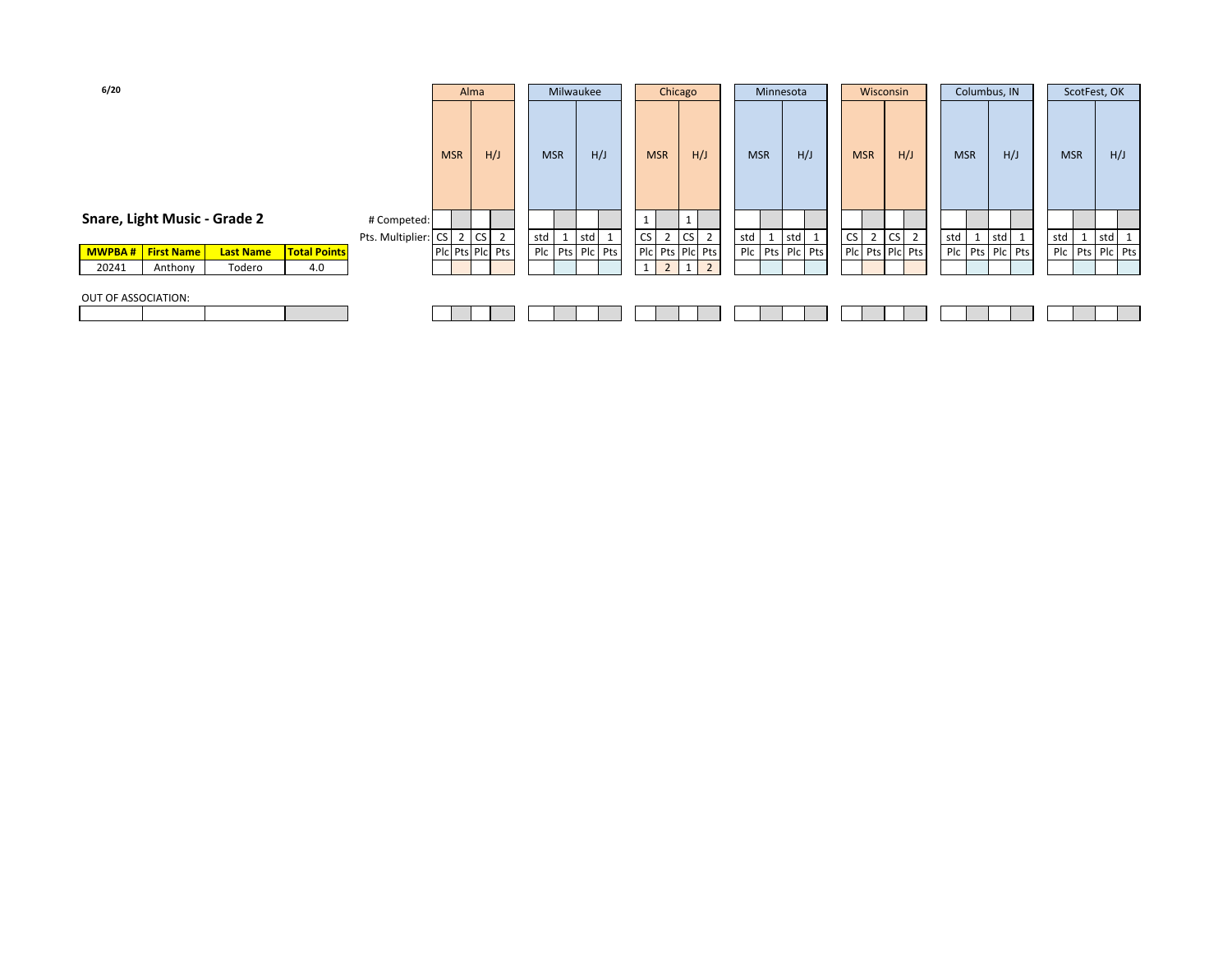| 6/20                         |                   |                  |                     |                     |                                  | Alma            |                 | Milwaukee      |       |   |                | Chicago        |                 |                |            | Minnesota       |     |    | Wisconsin       |    |     |     |            | Columbus, IN |                 | ScotFest, OK    |     |         |
|------------------------------|-------------------|------------------|---------------------|---------------------|----------------------------------|-----------------|-----------------|----------------|-------|---|----------------|----------------|-----------------|----------------|------------|-----------------|-----|----|-----------------|----|-----|-----|------------|--------------|-----------------|-----------------|-----|---------|
|                              |                   |                  |                     |                     | <b>MSR</b>                       | 6/8             | <b>MSR</b>      |                | 6/8   |   |                | <b>MSR</b>     | 6/8             |                | <b>MSR</b> |                 | 6/8 |    | <b>MSR</b>      |    | 6/8 |     | <b>MSR</b> |              | 6/8             | <b>MSR</b>      |     | 6/8     |
| Snare, Light Music - Grade 3 |                   |                  |                     | # Competed: 2       |                                  |                 | 2               |                |       |   | 4              |                |                 |                |            |                 |     |    |                 |    |     |     |            |              |                 |                 |     |         |
|                              |                   |                  |                     | Pts. Multiplier: CS |                                  | 2 CS 2          | std             | 1              | std 1 |   | <b>CS</b>      | $\overline{2}$ | <b>CS</b>       | $\overline{2}$ | std        | 1               | std | CS | $2^{\circ}$     | CS | 2   | std | 1          |              | std 1           | $std$ 1         | std | $\perp$ |
| <b>MWPBA#</b>                | <b>First Name</b> | <b>Last Name</b> | <b>Total Points</b> |                     |                                  | Plc Pts Plc Pts | Plc Pts Plc Pts |                |       |   |                |                | Plc Pts Plc Pts |                |            | Plc Pts Plc Pts |     |    | Pic Pts Pic Pts |    |     |     |            |              | Plc Pts Plc Pts | Plc Pts Plc Pts |     |         |
| 20003                        | Nathan            | Vander Leest     | 11                  |                     |                                  |                 |                 | $\overline{2}$ |       | 1 | $\overline{2}$ | 6              |                 | $\overline{2}$ |            |                 |     |    |                 |    |     |     |            |              |                 |                 |     |         |
| 20187                        | Allie             | DeLonay          | $\overline{7}$      |                     | $\overline{2}$<br>$\overline{2}$ |                 | 2               |                |       |   | $\overline{3}$ | $\overline{4}$ |                 |                |            |                 |     |    |                 |    |     |     |            |              |                 |                 |     |         |
| 20027                        | David             | Bradley          | 2                   |                     |                                  |                 |                 |                |       |   | 4              | $\overline{2}$ |                 |                |            |                 |     |    |                 |    |     |     |            |              |                 |                 |     |         |
|                              |                   |                  |                     |                     |                                  |                 |                 |                |       |   |                |                |                 |                |            |                 |     |    |                 |    |     |     |            |              |                 |                 |     |         |
| OUT OF ASSOCIATION:          | Quinn             | Faith            |                     |                     |                                  |                 |                 |                |       |   |                |                |                 |                |            |                 |     |    |                 |    |     |     |            |              |                 |                 |     |         |
|                              |                   |                  |                     |                     |                                  |                 |                 |                |       |   |                |                |                 |                |            |                 |     |    |                 |    |     |     |            |              |                 |                 |     |         |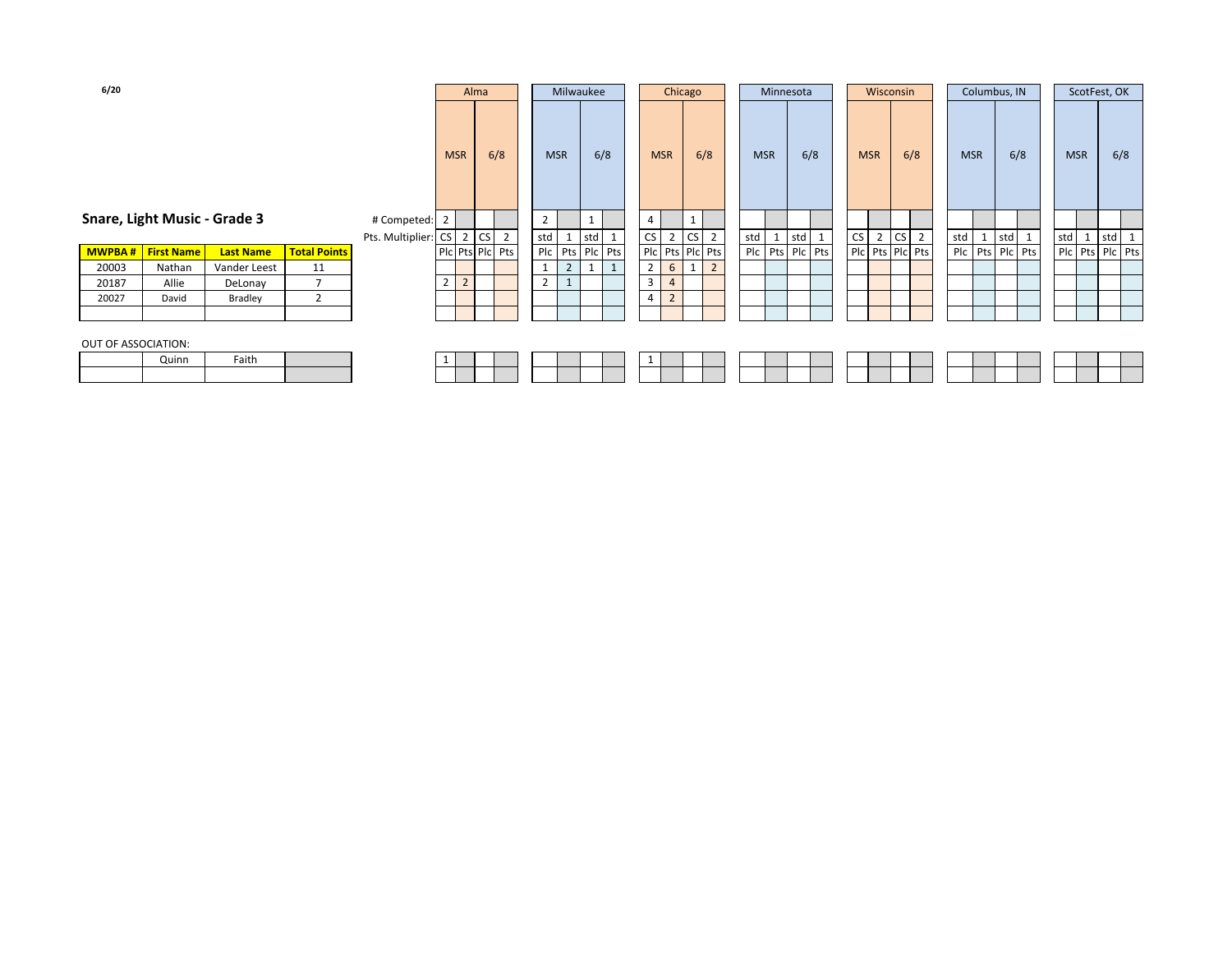| 6/20               |                             |                  |                     |                      | Finals                     |                                  | Alma            |                |                |                | Milwaukee       |    | Chicago        |                 |                |     | Minnesota       |       |     | Wisconsin      |                 |                |     | Columbus, IN    |     | ScotFest, OK    |  |
|--------------------|-----------------------------|------------------|---------------------|----------------------|----------------------------|----------------------------------|-----------------|----------------|----------------|----------------|-----------------|----|----------------|-----------------|----------------|-----|-----------------|-------|-----|----------------|-----------------|----------------|-----|-----------------|-----|-----------------|--|
|                    |                             |                  |                     |                      | 2/4                        | 2/4                              | 6/8             |                |                | 2/4            | 6/8             |    | 2/4            | 6/8             |                | 2/4 |                 | 6/8   | 2/4 |                | 6/8             |                | 2/4 | 6/8             | 2/4 | 6/8             |  |
|                    | nare, Light Music - Grade 4 |                  |                     | # Competed: 2        |                            | $\overline{4}$                   |                 |                | 3              |                |                 | 8  |                | $\overline{2}$  |                |     |                 |       |     |                |                 |                |     |                 |     |                 |  |
|                    |                             |                  |                     | Pts. Multiplier: std | 1                          | CS<br>$\overline{2}$             | CS <sub>2</sub> |                | std            |                | std 1           | CS | $\overline{2}$ | <b>CS</b>       | $\overline{2}$ | std |                 | std 1 | CS  | $\overline{2}$ | <b>CS</b>       | $\overline{2}$ | std | std 1           | std | std 1           |  |
| MWPBA#             | <b>First Name</b>           | <b>Last Name</b> | <b>Total Points</b> |                      | Plc Pts                    | Plc Pts Plc Pts                  |                 |                |                |                | Plc Pts Plc Pts |    |                | Plc Pts Plc Pts |                |     | Plc Pts Plc Pts |       |     |                | Plc Pts Plc Pts |                |     | Plc Pts Plc Pts |     | Plc Pts Plc Pts |  |
| 20252              | Ron                         | Flanagan         | 20                  |                      | $1 \mid$<br>$\overline{2}$ | $\overline{2}$<br>6              | 1               | $\overline{2}$ |                |                |                 | 4  | 6              |                 | $\overline{4}$ |     |                 |       |     |                |                 |                |     |                 |     |                 |  |
| 20174              | Liam                        | Leisure          | 11                  |                      |                            |                                  |                 |                | 1              | 3              |                 | 3  | 8              | 2               |                |     |                 |       |     |                |                 |                |     |                 |     |                 |  |
| 20188              | Scarlett                    | Jacoby           | $\overline{7}$      |                      | $2^{\circ}$                |                                  |                 |                | $\overline{2}$ | $\overline{2}$ |                 | 5  | $\overline{4}$ |                 |                |     |                 |       |     |                |                 |                |     |                 |     |                 |  |
| 20296              | Seth                        | Anderson         | 4                   |                      |                            | $\overline{3}$<br>$\overline{4}$ |                 |                |                |                |                 |    |                |                 |                |     |                 |       |     |                |                 |                |     |                 |     |                 |  |
| 20313              | Andrew                      | Keppel           | $\overline{2}$      |                      |                            |                                  |                 |                |                |                |                 | 6  | $\overline{2}$ |                 |                |     |                 |       |     |                |                 |                |     |                 |     |                 |  |
| 20304              | Diane                       | Amby             |                     |                      |                            |                                  |                 |                | 3              |                |                 |    |                |                 |                |     |                 |       |     |                |                 |                |     |                 |     |                 |  |
|                    |                             |                  |                     |                      |                            |                                  |                 |                |                |                |                 |    |                |                 |                |     |                 |       |     |                |                 |                |     |                 |     |                 |  |
| UT OF ASSOCIATION: |                             |                  |                     |                      |                            |                                  |                 |                |                |                |                 |    |                |                 |                |     |                 |       |     |                |                 |                |     |                 |     |                 |  |

## **Snare, Light Music - Grade 4** # Con

|               |                   |                  |                     |  | <u>. на с</u> | ິ |                 | ື | -              | ، ب د |      |
|---------------|-------------------|------------------|---------------------|--|---------------|---|-----------------|---|----------------|-------|------|
| <b>MWPBA#</b> | <b>First Name</b> | <b>Last Name</b> | <b>Total Points</b> |  | Plc Pts       |   | Pic Pts Pic Pts |   |                | Plc   | I Pt |
| 20252         | Ron               | Flanagan         | 20                  |  |               | 2 | 6               |   | $\overline{2}$ |       |      |
| 20174         | Liam              | Leisure          | 11                  |  |               |   |                 |   |                |       | 3    |
| 20188         | Scarlett          | Jacoby           |                     |  |               |   |                 |   |                | ∍     | 2    |
| 20296         | Seth              | Anderson         |                     |  |               | 3 | $\overline{4}$  |   |                |       |      |
| 20313         | Andrew            | Keppel           |                     |  |               |   |                 |   |                |       |      |
| 20304         | Diane             | Amby             |                     |  |               |   |                 |   |                | c     |      |
|               |                   |                  |                     |  |               |   |                 |   |                |       |      |

#### OUT OF ASSOCIATION:

| Rylie | Valley |  |
|-------|--------|--|
| Rory  | Tavlor |  |
|       |        |  |

| Rorv | ₹vlie |  |  |  |  |  |  |  |  |  |  |  |  |  |
|------|-------|--|--|--|--|--|--|--|--|--|--|--|--|--|
|      |       |  |  |  |  |  |  |  |  |  |  |  |  |  |
|      |       |  |  |  |  |  |  |  |  |  |  |  |  |  |

#### **6/20**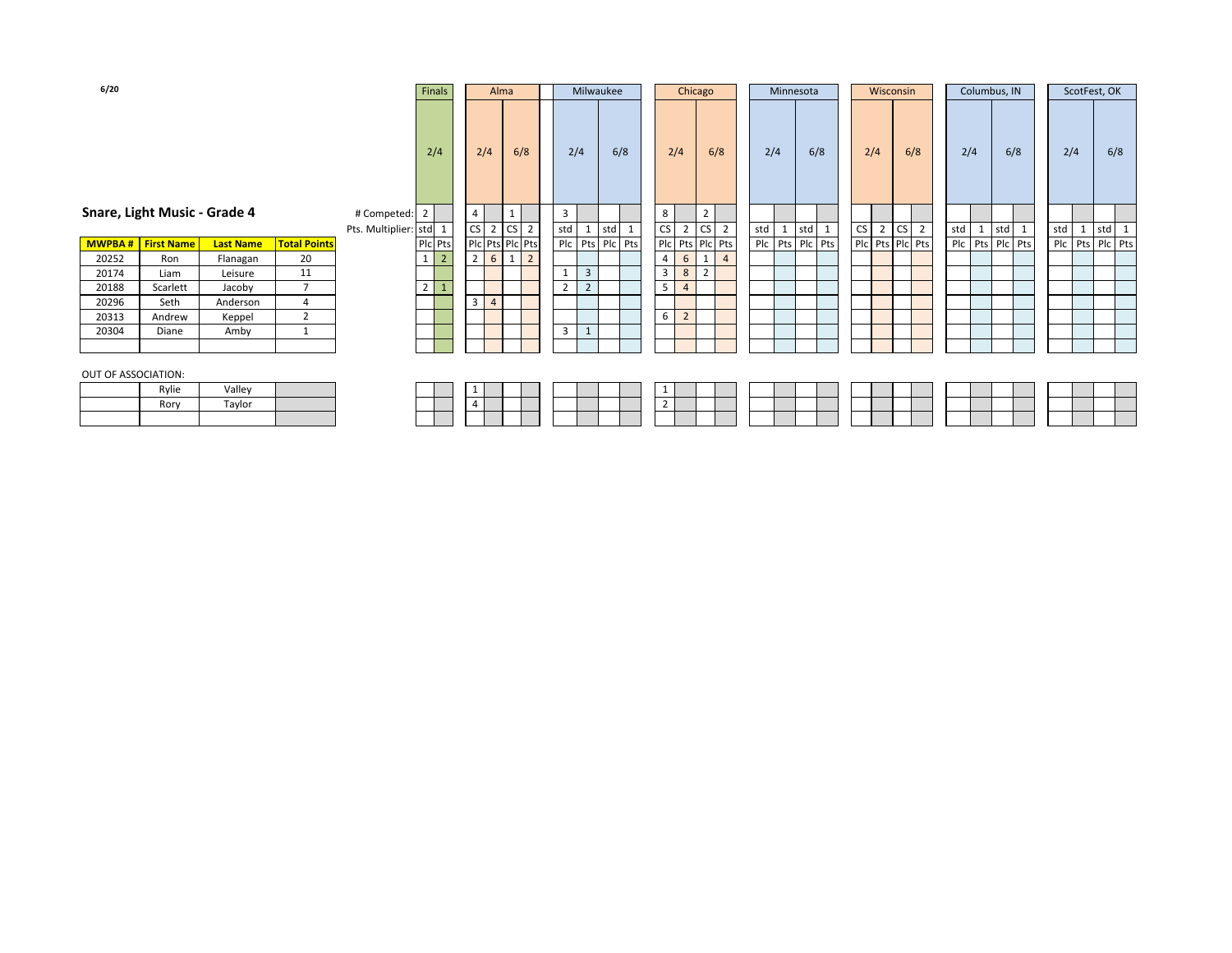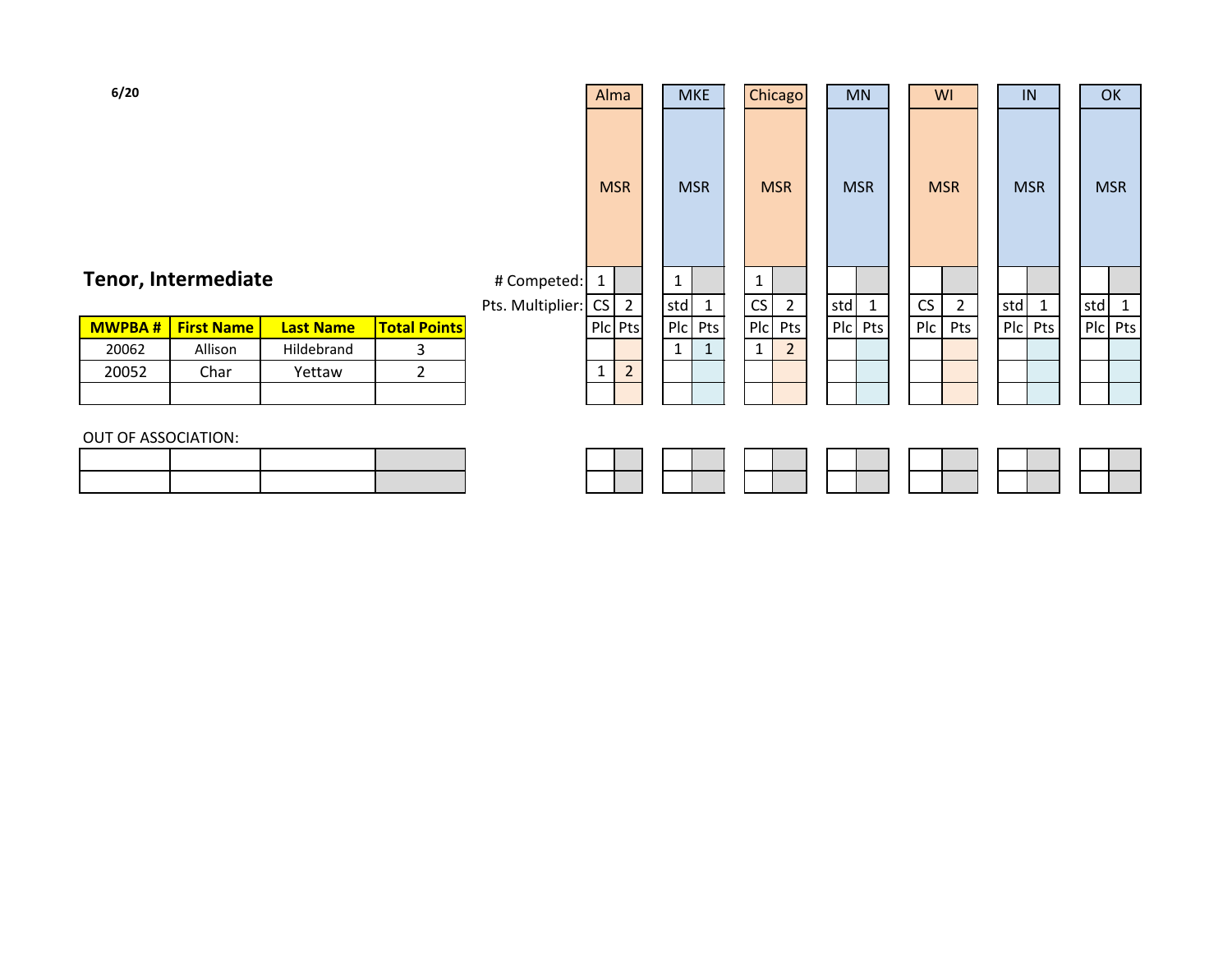| 6/5                  |                   |                  |                     |                     | Alma           | <b>MKE</b>   | Chicago           |     | <b>MN</b>    | WI      |                | IN  |              | OK  |              |
|----------------------|-------------------|------------------|---------------------|---------------------|----------------|--------------|-------------------|-----|--------------|---------|----------------|-----|--------------|-----|--------------|
|                      |                   |                  |                     |                     | 2/4            | 2/4          | 2/4               |     | 2/4          | 2/4     |                | 2/4 |              | 2/4 |              |
| <b>Tenor, Novice</b> |                   |                  |                     | # Competed:         |                | $\mathbf{1}$ |                   |     |              |         |                |     |              |     |              |
|                      |                   |                  |                     | Pts. Multiplier: CS | $\overline{2}$ | std          | CS<br>$2^{\circ}$ | std | $\mathbf{1}$ | CS      | $\overline{2}$ | std | $\mathbf{1}$ | std | $\mathbf{1}$ |
| <b>MWPBA#</b>        | <b>First Name</b> | <b>Last Name</b> | <b>Total Points</b> |                     | Plc Pts        | $P1c$ Pts    | PIc Pts           |     | PIc Pts      | Plc Pts |                |     | Plc Pts      |     | Plc Pts      |
| 20116                | Finlay            | Murdoch          | 1                   |                     |                | 1            |                   |     |              |         |                |     |              |     |              |
|                      |                   |                  |                     |                     |                |              |                   |     |              |         |                |     |              |     |              |
| OUT OF ASSOCIATION:  |                   |                  |                     |                     |                |              |                   |     |              |         |                |     |              |     |              |
|                      |                   |                  |                     |                     |                |              |                   |     |              |         |                |     |              |     |              |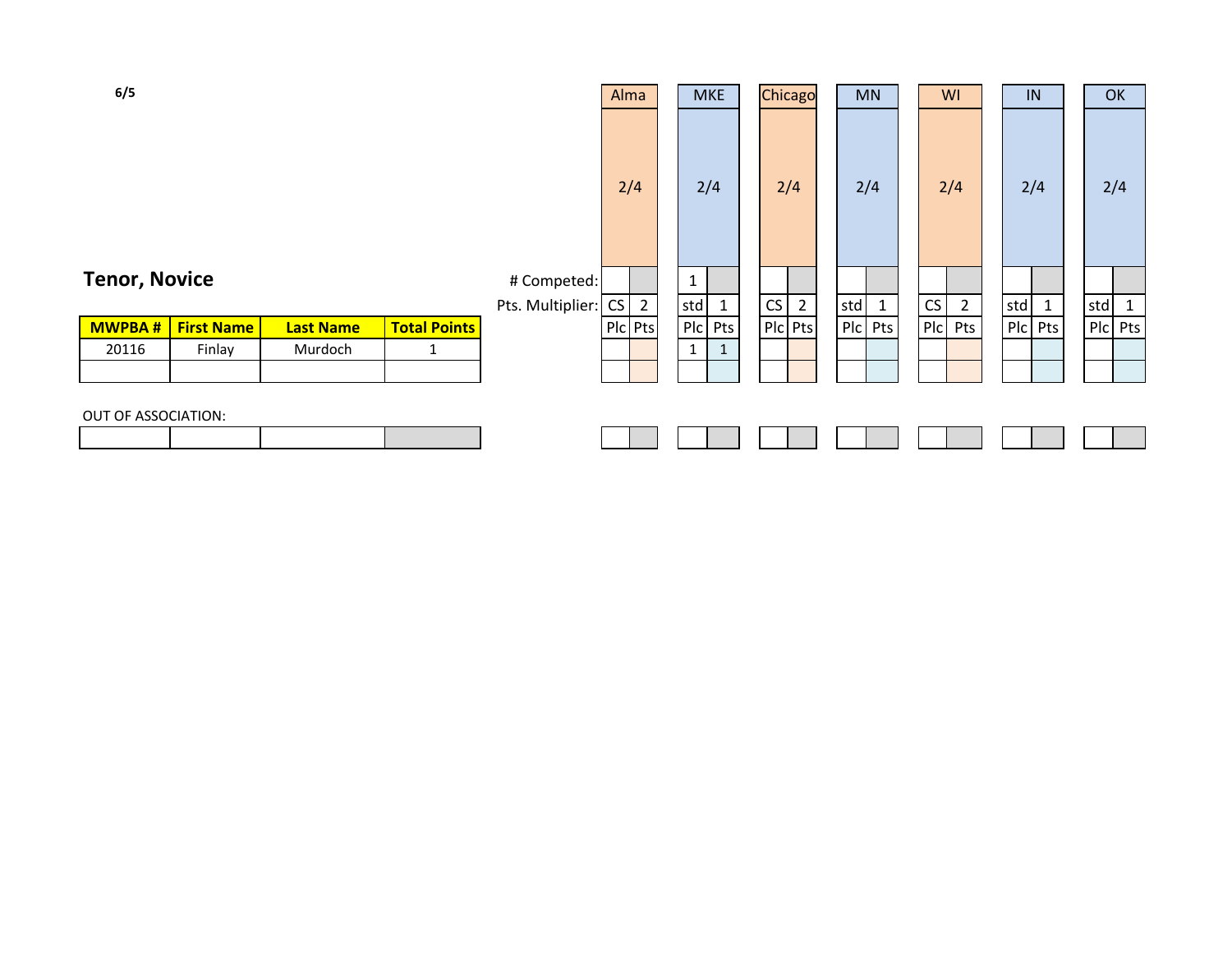| 6/20               |                   |                  |                     |                     | Alma           |                | <b>MKE</b> |     |              | Chicago        | <b>MN</b> |              | WI  |                | IN      |   | <b>OK</b> |              |
|--------------------|-------------------|------------------|---------------------|---------------------|----------------|----------------|------------|-----|--------------|----------------|-----------|--------------|-----|----------------|---------|---|-----------|--------------|
|                    |                   |                  |                     |                     | 6/8            |                | 6/8        |     | 6/8          |                | 6/8       |              | 6/8 |                | 6/8     |   | 6/8       |              |
| enor, Group        |                   |                  |                     | # Competed:         | $\overline{2}$ |                |            |     | $\mathbf{2}$ |                |           |              |     |                |         |   |           |              |
|                    |                   |                  |                     | Pts. Multiplier: CS |                | $\overline{2}$ | std        | 1   | CS           | $\overline{2}$ | std       | $\mathbf{1}$ | CS  | $\overline{2}$ | std     | 1 | std       | $\mathbf{1}$ |
| MWPBA #            | <b>First Name</b> | <b>Last Name</b> | <b>Total Points</b> |                     | Plc Pts        |                | Plc        | Pts | Plc Pts      |                | Plc       | Pts          | Plc | Pts            | Plc Pts |   | Pic       | Pts          |
| 20062              | Allison           | Hildebrand       | 6                   |                     | $\overline{2}$ | 2              |            |     | $\mathbf{1}$ | 4              |           |              |     |                |         |   |           |              |
| 20010              | Carolin           | Stonier          | 4                   |                     | $\mathbf{1}$   | $\overline{4}$ |            |     |              |                |           |              |     |                |         |   |           |              |
|                    |                   |                  |                     |                     |                |                |            |     |              |                |           |              |     |                |         |   |           |              |
|                    |                   |                  |                     |                     |                |                |            |     |              |                |           |              |     |                |         |   |           |              |
| UT OF ASSOCIATION: |                   |                  |                     |                     |                |                |            |     |              |                |           |              |     |                |         |   |           |              |
|                    | Katie             | Byzewski         |                     |                     |                |                |            |     |              |                |           |              |     |                |         |   |           |              |

# **Tenor, Group**

| <b>MWPBA#</b> | <b>First Name</b> | <b>Last Name</b> | <b>Total Points</b> |
|---------------|-------------------|------------------|---------------------|
| 20062         | Allison           | Hildebrand       |                     |
| 20010         | Carolin           | Stonier          |                     |
|               |                   |                  |                     |
|               |                   |                  |                     |

### OUT OF ASSOCIATION:

| Katie | Byzewski |  |
|-------|----------|--|
|       |          |  |

## **6/20**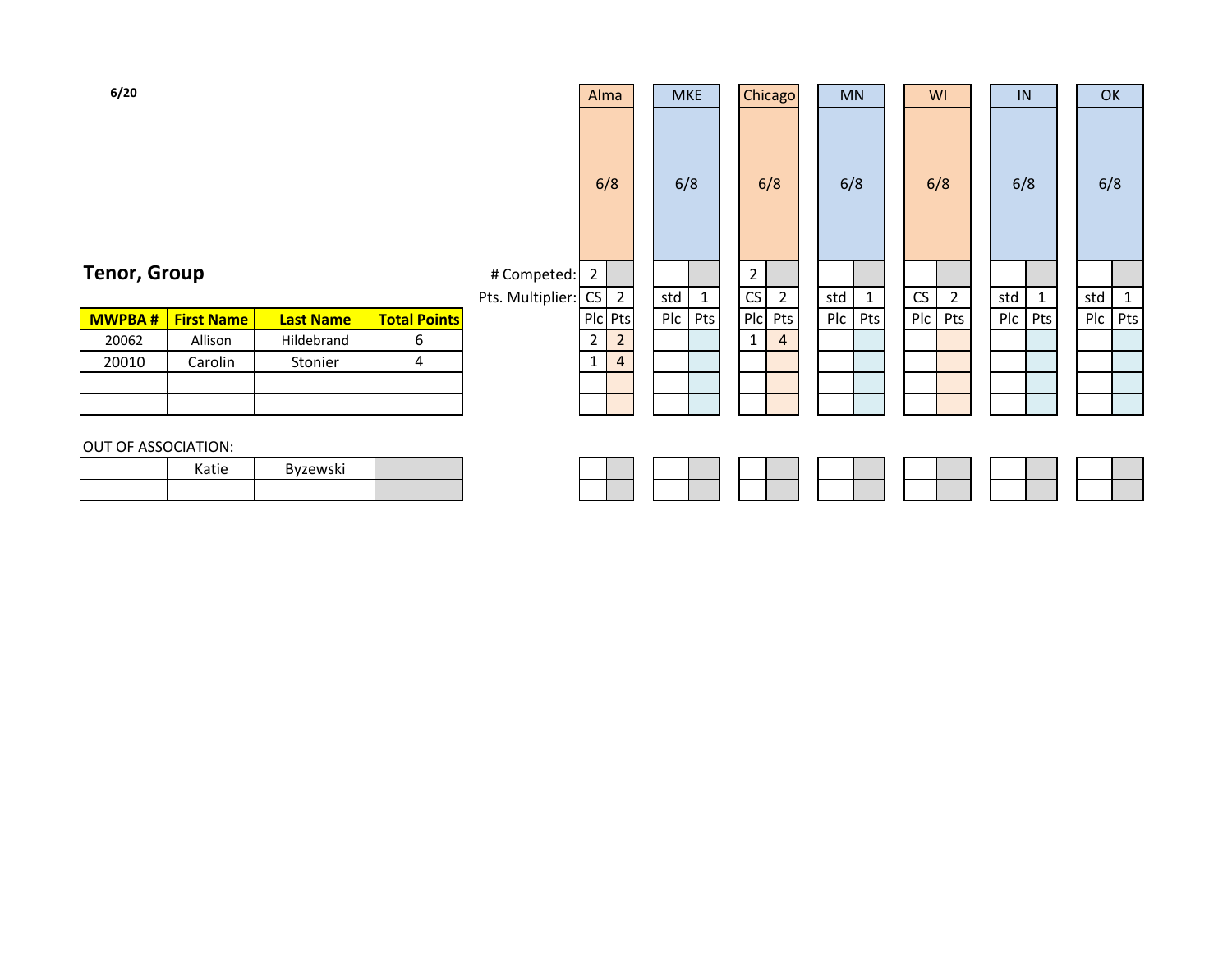| 6/20                |                           |                  |                     |                  | Alma         |                |     | <b>MKE</b> |                | Chicago        | <b>MN</b>  |              |                | WI             |            | IN      | OK         |  |
|---------------------|---------------------------|------------------|---------------------|------------------|--------------|----------------|-----|------------|----------------|----------------|------------|--------------|----------------|----------------|------------|---------|------------|--|
|                     |                           |                  |                     |                  | <b>MSR</b>   |                |     | <b>MSR</b> | <b>MSR</b>     |                | <b>MSR</b> |              |                | <b>MSR</b>     | <b>MSR</b> |         | <b>MSR</b> |  |
|                     | <b>Bass, Intermediate</b> |                  |                     | # Competed:      | $\mathbf{1}$ |                | 1   |            | $\overline{2}$ |                |            |              |                |                |            |         |            |  |
|                     |                           |                  |                     | Pts. Multiplier: | CS           | $\overline{2}$ | std | 1          | CS             | $\overline{2}$ | std        | $\mathbf{1}$ | CS             | $\overline{2}$ | std        | 1       | std        |  |
| <b>MWPBA#</b>       | <b>First Name</b>         | <b>Last Name</b> | <b>Total Points</b> |                  | PIc Pts      |                |     | Plc Pts    | Plc            | Pts            | P C        | Pts          | P <sub>c</sub> | Pts            |            | PIc Pts | Plc Pts    |  |
| 20201               | Scott                     | Whitman          | 5                   |                  |              |                |     |            | $\mathbf{1}$   | $\overline{a}$ |            |              |                |                |            |         |            |  |
| 20122               | <b>Brian</b>              | Doefer           | 4                   |                  | $\mathbf{1}$ | $\overline{2}$ |     |            | $\overline{2}$ | $\overline{2}$ |            |              |                |                |            |         |            |  |
|                     |                           |                  |                     |                  |              |                |     |            |                |                |            |              |                |                |            |         |            |  |
|                     |                           |                  |                     |                  |              |                |     |            |                |                |            |              |                |                |            |         |            |  |
| OUT OF ASSOCIATION: |                           |                  |                     |                  |              |                |     |            |                |                |            |              |                |                |            |         |            |  |
|                     |                           |                  |                     |                  |              |                |     |            |                |                |            |              |                |                |            |         |            |  |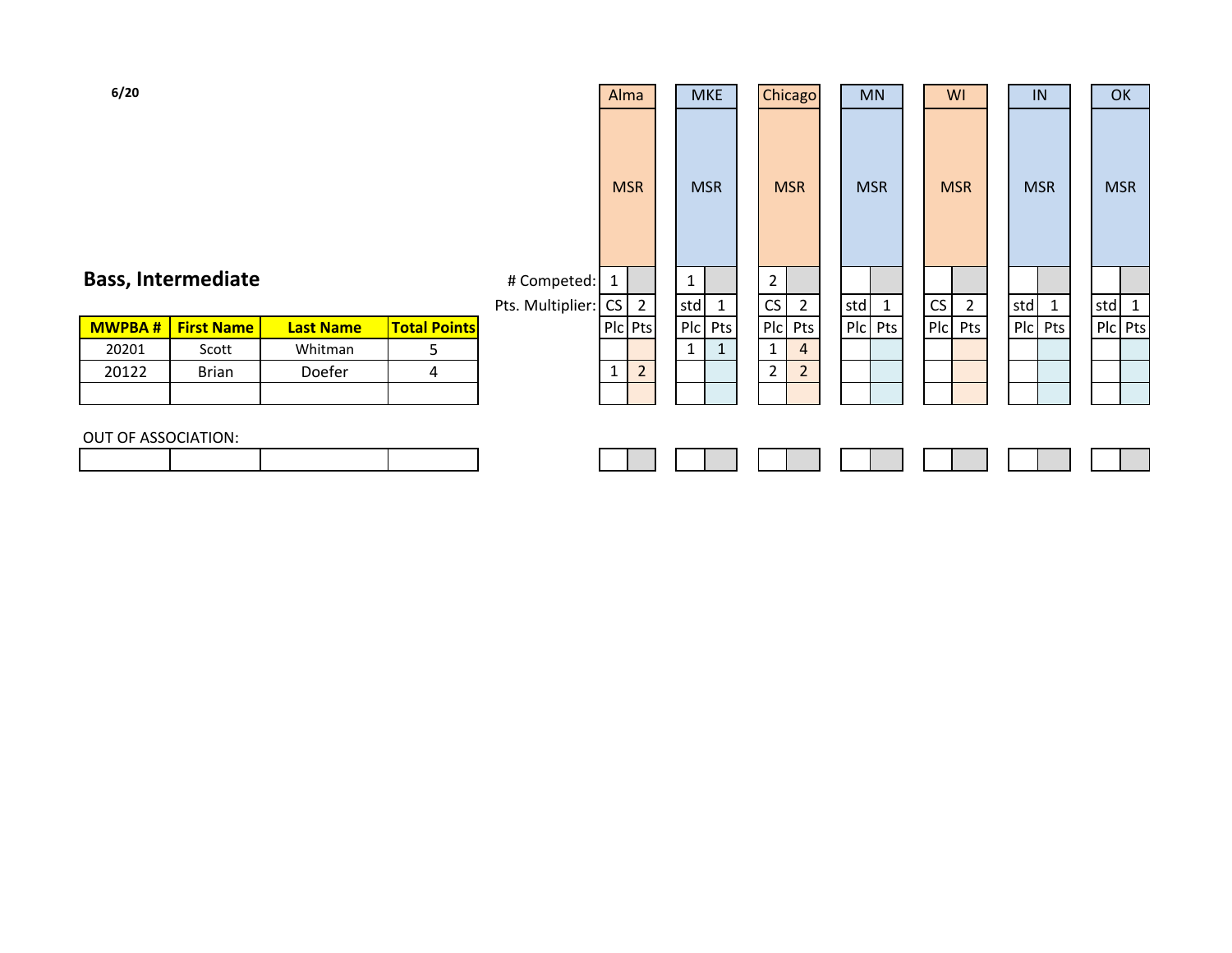| 6/20                |                   |                  |                     |                       | Alma                             |   | <b>MKE</b>   |              |                | Chicago        |     | <b>MN</b>    |    | WI             |     | IN           | OK                  |  |
|---------------------|-------------------|------------------|---------------------|-----------------------|----------------------------------|---|--------------|--------------|----------------|----------------|-----|--------------|----|----------------|-----|--------------|---------------------|--|
|                     |                   |                  |                     |                       | 2/4                              |   | 2/4          |              |                | 2/4            |     | 2/4          |    | 2/4            |     | 2/4          | 2/4                 |  |
| <b>Bass, Novice</b> |                   |                  |                     | # Competed:           | $2^{\circ}$                      |   | $\mathbf{1}$ |              | $\mathbf{3}$   |                |     |              |    |                |     |              |                     |  |
|                     |                   |                  |                     | Pts. Multiplier: CS 2 |                                  |   | std          | $\mathbf{1}$ | CS             | $\overline{2}$ | std | $\mathbf{1}$ | CS | $\overline{2}$ | std | $\mathbf{1}$ | std<br>$\mathbf{1}$ |  |
| <b>MWPBA#</b>       | <b>First Name</b> | <b>Last Name</b> | <b>Total Points</b> |                       | PIc Pts                          |   | Plc          | Pts          |                | Plc Pts        |     | Plc Pts      |    | PIc Pts        |     | Plc Pts      | Plc Pts             |  |
| 20280               | Mary              | Thrasher         | 9                   |                       |                                  | 4 | $\mathbf{1}$ | $\mathbf{1}$ | $\overline{2}$ | 4              |     |              |    |                |     |              |                     |  |
| 20314               | Luke              | Gavin            | 6                   |                       |                                  |   |              |              | $\mathbf{1}$   | 6              |     |              |    |                |     |              |                     |  |
| 20020               | Josie             | Doefer           | 4                   |                       | $\overline{2}$<br>$\overline{2}$ |   |              |              | 3              | $\overline{2}$ |     |              |    |                |     |              |                     |  |
|                     |                   |                  |                     |                       |                                  |   |              |              |                |                |     |              |    |                |     |              |                     |  |
| OF ASSOCIATION:     |                   |                  |                     |                       |                                  |   |              |              |                |                |     |              |    |                |     |              |                     |  |
|                     |                   |                  |                     |                       |                                  |   |              |              |                |                |     |              |    |                |     |              |                     |  |

# $O<sub>F</sub>$

E